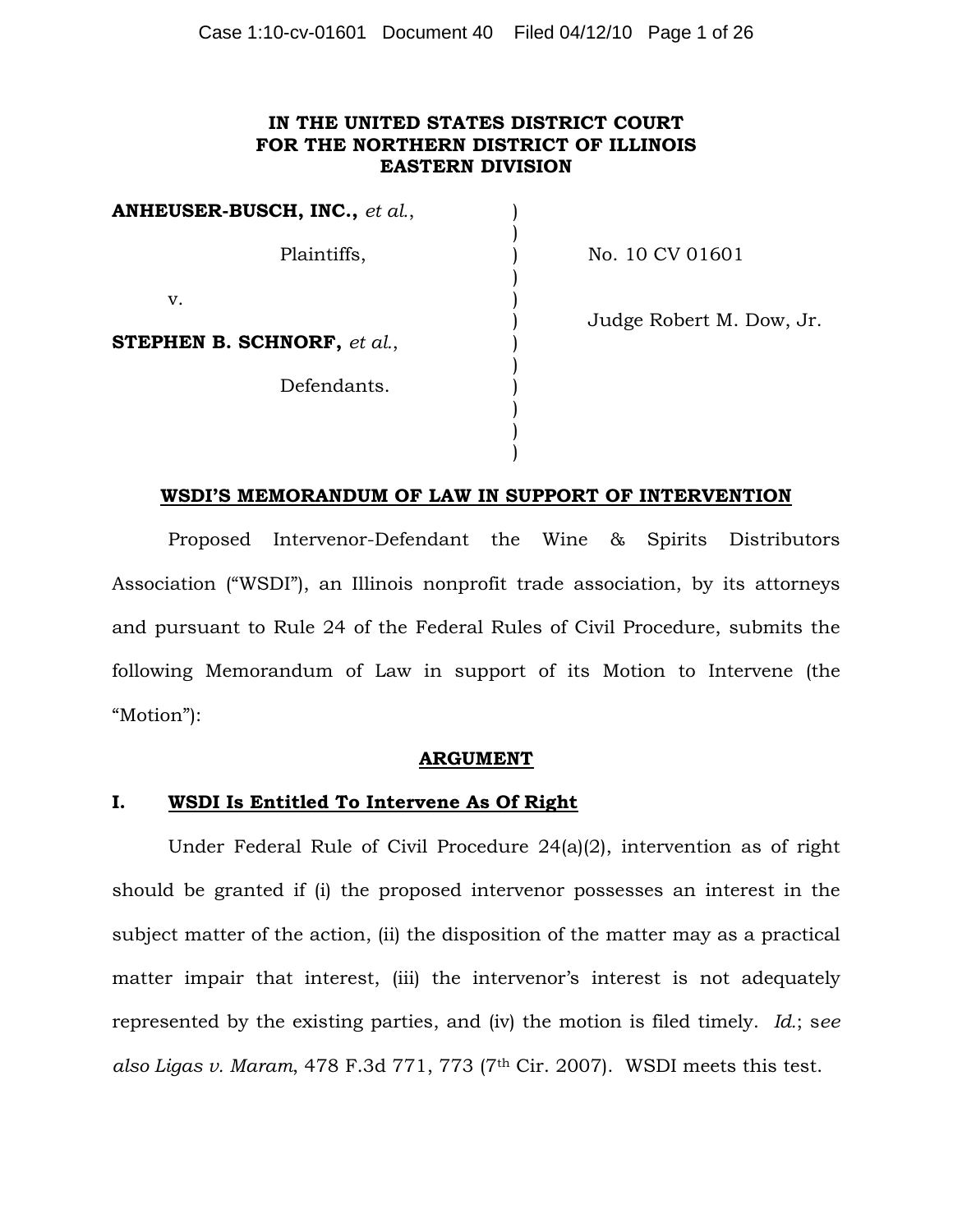**A. This Case Is An Attack on Illinois' Three-Tier System Of Regulating Alcohol Sales And Distribution And, As WSDI And Its Members Are An Integral Part Of That System, WSDI Possesses An Interest In The Subject Of This Action Which Interest Will Be Impacted By A Disposition Here**

## **1. The Three-Tier System**

The 21st Amendment to the United States Constitution gives states unique regulatory authority over the sale and distribution of alcoholic liquors. After the repeal of Prohibition, most states, including Illinois, created a "threetier" (manufacturers/suppliers, wholesalers/distributors and retailers) system of regulating the sale and distribution of alcoholic liquor, in part to maintain order in the marketplace.

Illinois' three-tier system is reflected in and mandated by the Illinois Liquor Control Act of 1934 (the "Act"). <sup>1</sup> The three-tier system helps ensure that there is adequate oversight of alcohol sales and helps prevent aggressive marketing and monopolistic sales tactics. Thus, under the system, manufacturers generally are barred from holding ownership interests in entities in the other tiers. The system also puts significant restraints on how entities in one tier do business with those in other tiers, prohibiting practices such as giving something "of value" to another tier's trade buyer to influence that trade buyer's purchasing decisions. The middle tier, *i.e.*, distributing, is a

<sup>1</sup> *See* 235 ILCS 5/1-2 (delineating the scope of the Act as necessary to promote and maintain a sound, stable, and viable three-tier distribution system of alcoholic beverages to the public in order to promote the public health, safety and welfare of the citizens of the State and foster temperance) and 5/6-4 (prohibiting tied house arrangements whereby certain manufacturers hold interests in, or are affiliated with, members of another tier) and 5/1-3.15, which prohibits manufacturers from holding Illinois distributor class licenses.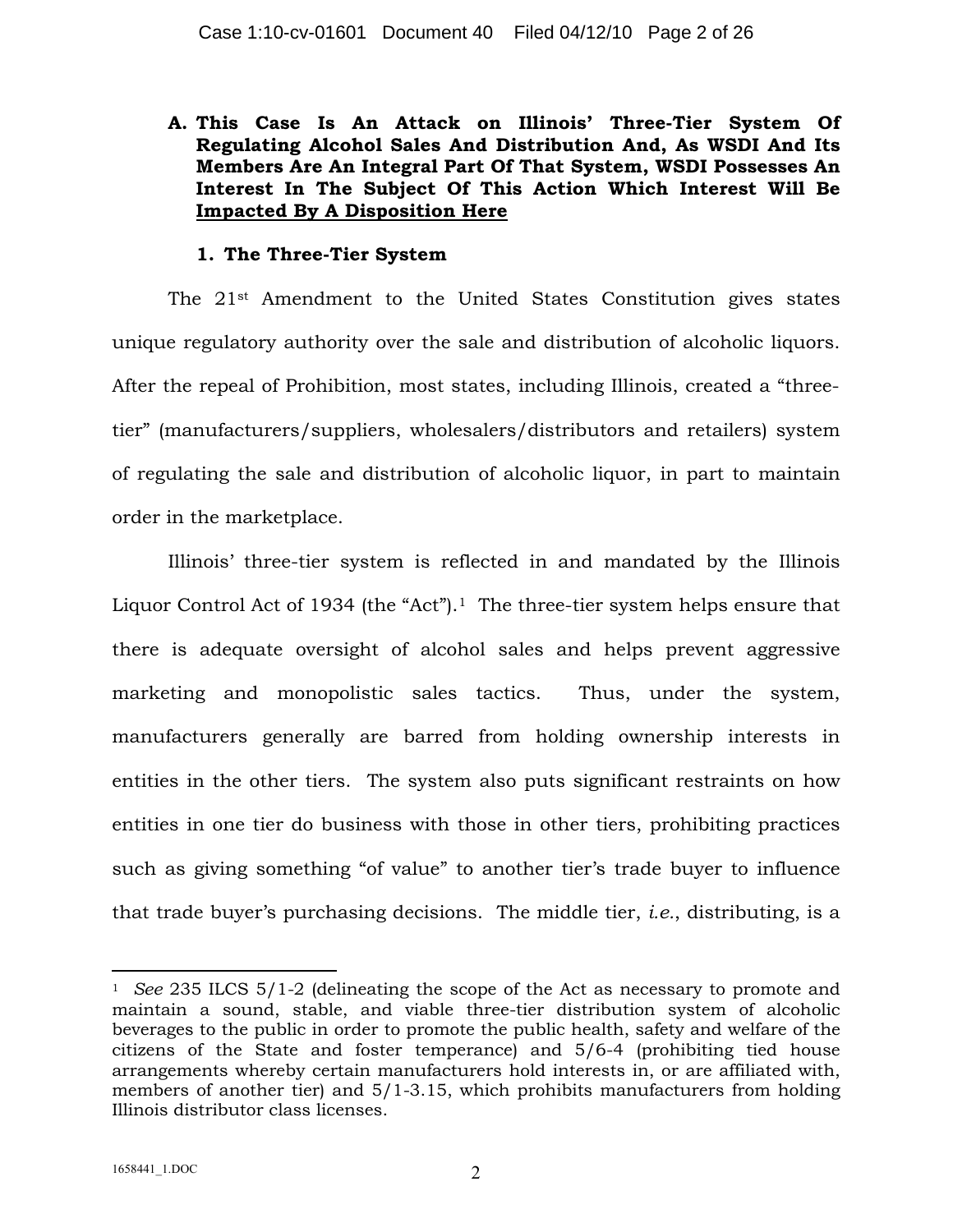#### Case 1:10-cv-01601 Document 40 Filed 04/12/10 Page 3 of 26

vital component of Illinois' regulatory structure because distributors act as a buffer between potentially overzealous manufacturers and the retailers over whom they may seek to exert undue influence.

Plaintiffs admit that Illinois has a three-tier system, Complaint, ¶19, and that the United States Supreme Court reaffirmed that the three-tier system was "unquestionably valid" in its most recent case involving the relation between the 21st Amendment and the dormant Commerce Clause, *Granholm v. Heald*, 544 U.S. 460, 466 (2005). *See, e.g.,* Plaintiffs' Motion to Schedule An Expedited Declaratory Judgment Hearing on Commerce Clause Claim, Docket #18.

### **2. Plaintiffs Seek To Weaken The Three-Tier System**

Though paying lip service to its validity, in this action Plaintiffs seek to weaken substantially the three-tier system by asking this Court to declare unconstitutional certain provisions of the Act governing licensing and prohibiting "tied-house" relationships and eliminating the established, legislatively-mandated independent middle distributing tier.

Plaintiffs allege that ABInc. is an out-of-state brewer and manufacturer of beer and the holder of a Non-Resident Dealer's license ("NRD") <sup>2</sup> that exports beer from out of state into Illinois -- *i.e.*, a member of the first tier -- and that it should be permitted to own (and sell that beer to) a subsidiary distributor - *i.e.*, a member of the second tier -- who then would sell the beer directly to Illinois retailers. Complaint, ¶¶ 36, 48 and 54. By acquiring distributor City

<sup>2</sup> An NRD is a manufacturer that exports alcoholic liquor into Illinois for sale to a distributor. *See* 235 ILCS 5/1-3.29 and discussion below.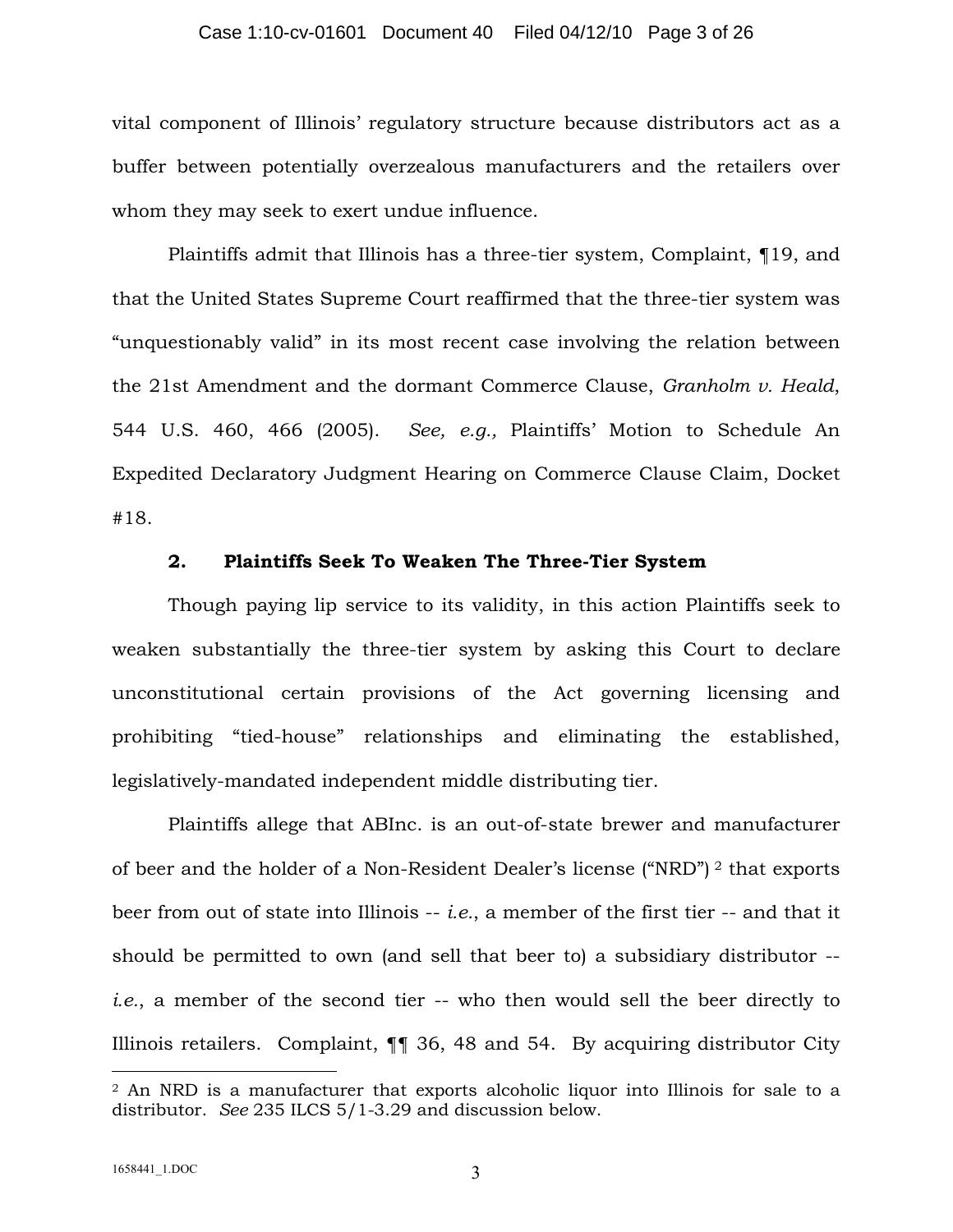#### Case 1:10-cv-01601 Document 40 Filed 04/12/10 Page 4 of 26

Beverage Illinois, LLC ("City Beverage") in its entirety, ABInc. intends that City Beverage "will generate many synergies for ABInc. and its affiliates." *Id.*, ¶32. According to ABInc., acquiring City Beverage, a major distributor in the Chicagoland market, will allow it to compete more effectively against in-state brewers, enjoy "greater profits due to self-distribution" and also maximize "the competitiveness of [its] brands through unique control and focus of the distribution function." *Id.*, ¶48.

While ABInc. acknowledges that it is "the leading U.S. brewer and producer of beer in the United States," Complaint, ¶11, it is more than that. As the principal subsidiary of Anheuser-Busch InBev ("ABI"), it is part of a publicly-traded company based in Leuven, Belgium. ABI was acquired by InBev in November, 2008 for an aggregate purchase price of \$52.5 billion. ABI financed the merger by borrowing \$54.8 billion. ABI, the leading global brewer and one of the world's top five consumer products companies, manages a portfolio of well over 200 beer brands, including global flagship brands Budweiser, Stella Artois and Beck's, fast-growing multi-country brands like Leffe and Hoegaarden, and strong "local champions" such as Bud Light, Skol, Brahma, Quilmes, Michelob, Harbin, Sedrin, Klinskoye, Sibiriskaya, Korona, Chernigivske and Jupiler, among others. In addition to the beer brands it owns outright, ABI holds a 50% equity interest in the operating subsidiary of Grupo Modelo, Mexico's leading brewer and owner of Corona, the leading Mexican beer brand globally. *See* ABInc.'s 2009 Annual Report, available at [http://w](http://www.ab-inbev.com/go/media/annualreport2009)[ww.ab-inbev.com/go/media/annualreport2009](www.ab-inbev.com/go/media/annualreport2009).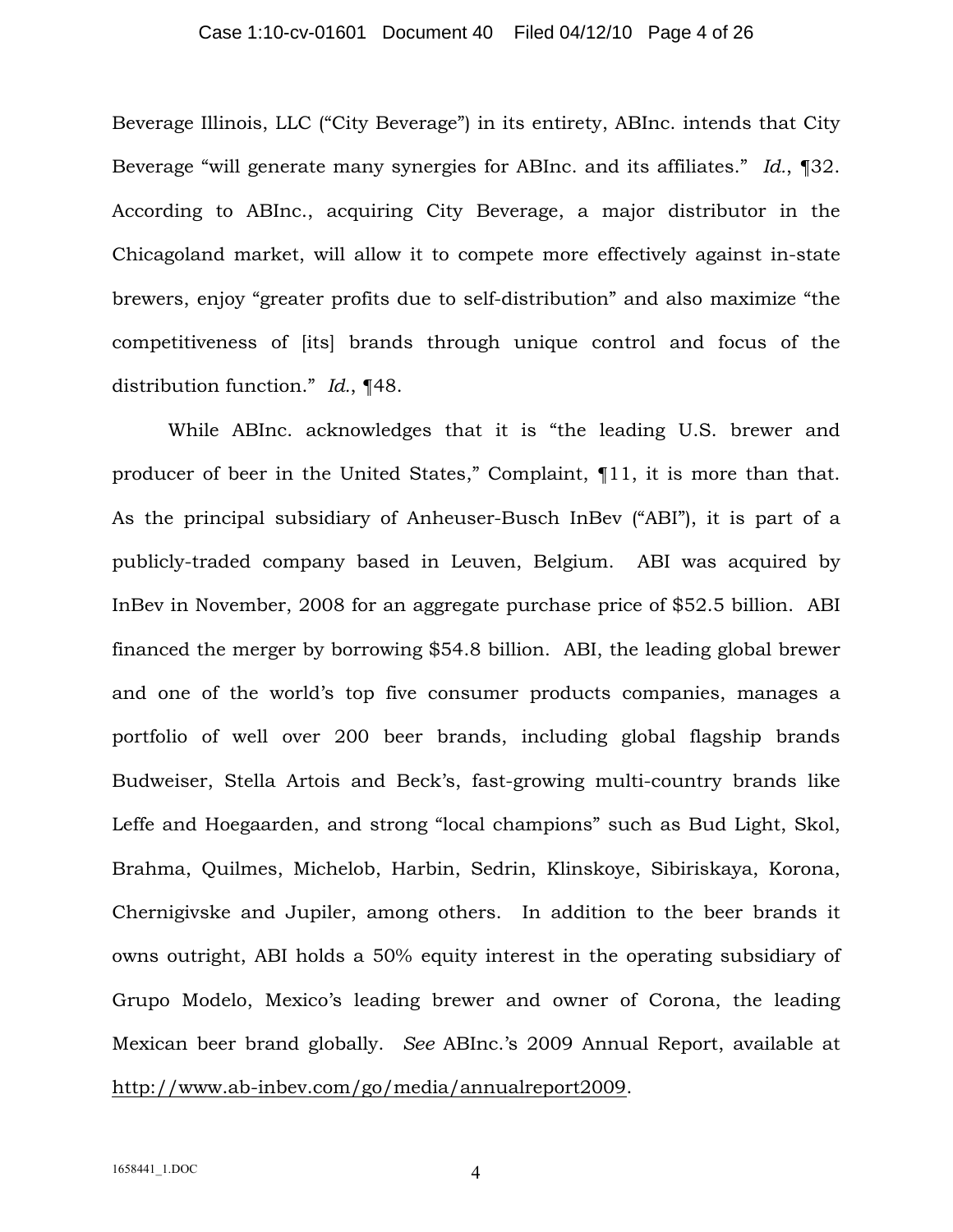#### Case 1:10-cv-01601 Document 40 Filed 04/12/10 Page 5 of 26

By its talk of "synergies," ABInc. seeks to collapse the upper tiers of the three-tier system and achieve vertical integration so it may exercise complete control over the distributor. If it were to succeed, the result would be a profound loss for the citizens of Illinois, who will see consumer choice decline (as smaller manufacturers are squeezed out of what would be an ABInc. dominated distribution tier) and orderly markets disrupted through a rise in retail prices (as ABInc. exerts greater pressure on the retail tier through increased market dominance) or, equally as harmful, cheap alcohol availability as a result of ABInc.'s increased market share through reduced prices. ABInc.'s business plan is based on mass merchandising and extensive promotions, both of which run counter to the public policy of fostering temperance.

The "synergies" also will place greater stress on the Illinois Liquor Control Commission (the "Commission"), the administrative agency charged with oversight, investigative and enforcement responsibilities over the entirety of Illinois' alcoholic beverage industry, as it will be regulating without the checks and balances of separate tiers.

Should Plaintiffs succeed in their challenge to the three-tier system, other manufacturers would be forced to adopt ABInc.'s aggressive business model. Ultimately, this would supplant the General Assembly's expression of public policy -- with disastrous consequences for Illinois' independent distributors, as discussed below.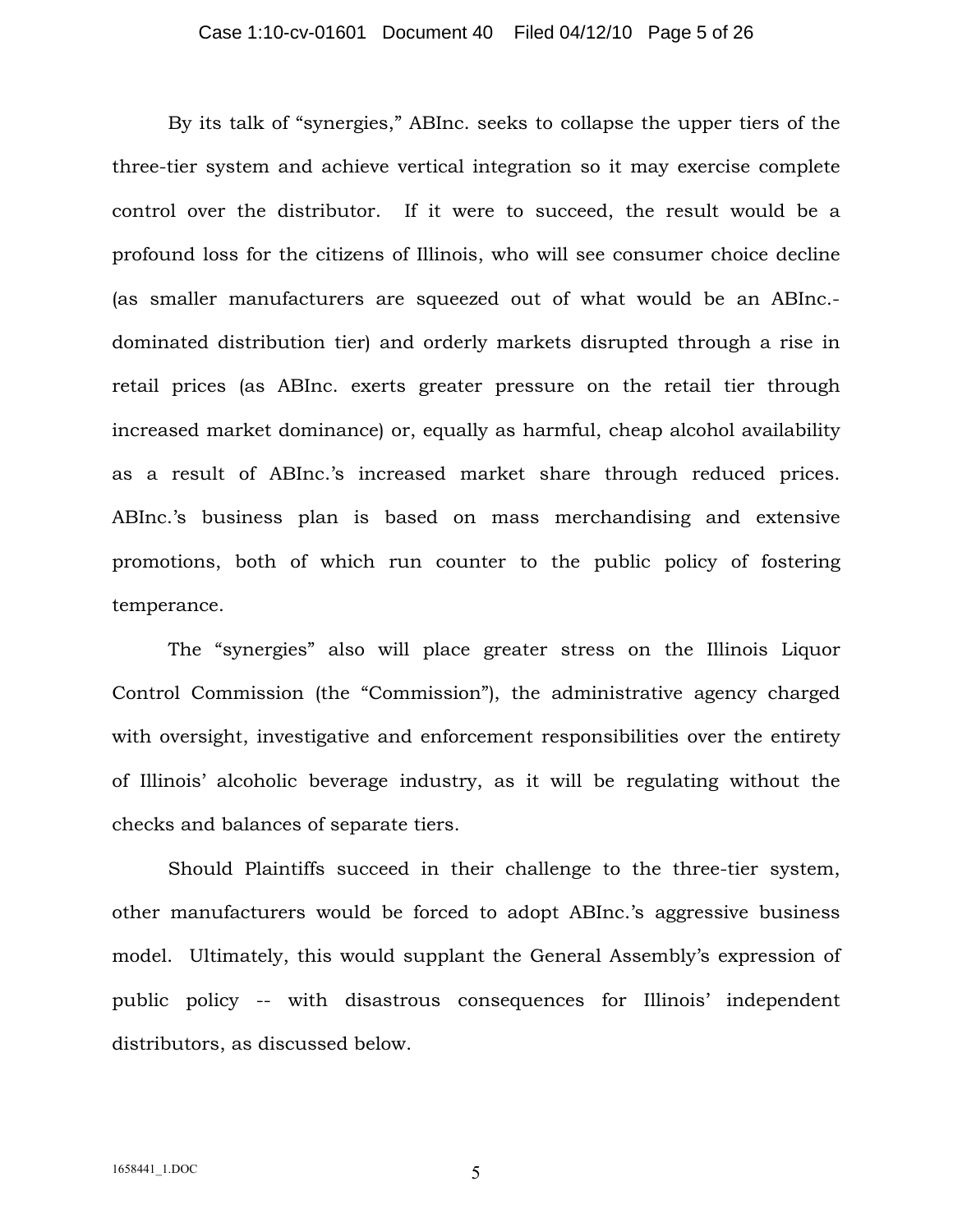### **3. WSDI, Its Purpose, Its Members and Their Interests**

WSDI is an Illinois nonprofit trade association comprised of family-owned Illinois licensed distributors -- presently over 50 of them -- engaged in the distribution of alcoholic beverages. *See* Affidavit of Paul Jenkins, Executive Director of WSDI, at  $\P$ [1-3. (A true and accurate copy of the Jenkins Affidavit is attached as Exhibit A.)

Some WSDI members have been in business since Prohibition was repealed. Collectively, WSDI members handle the great majority of all wine and spirits products distributed in Illinois. WSDI members, in the aggregate, operate in all parts of the State of Illinois, and range in size from single-person operations to closely-held multimillion dollar companies with hundreds of employees in the State. Each distributor member has a substantial monetary investment in its distribution business, including warehouse facilities approved by the Commission, equipment and rolling stock, inventory and employee staff and distributorship rights under contracts with suppliers. Jenkins Aff., Exhibit A at ¶4.

All WSDI members, and for that matter, all alcoholic beverage distributors in Illinois, have ongoing business relationships with the alcoholic beverage manufacturers from which they purchase products. Typically, WSDI members have distributorship agreements with product suppliers, most of which are located outside of Illinois and some of which are located in Illinois. *Id.* at ¶5.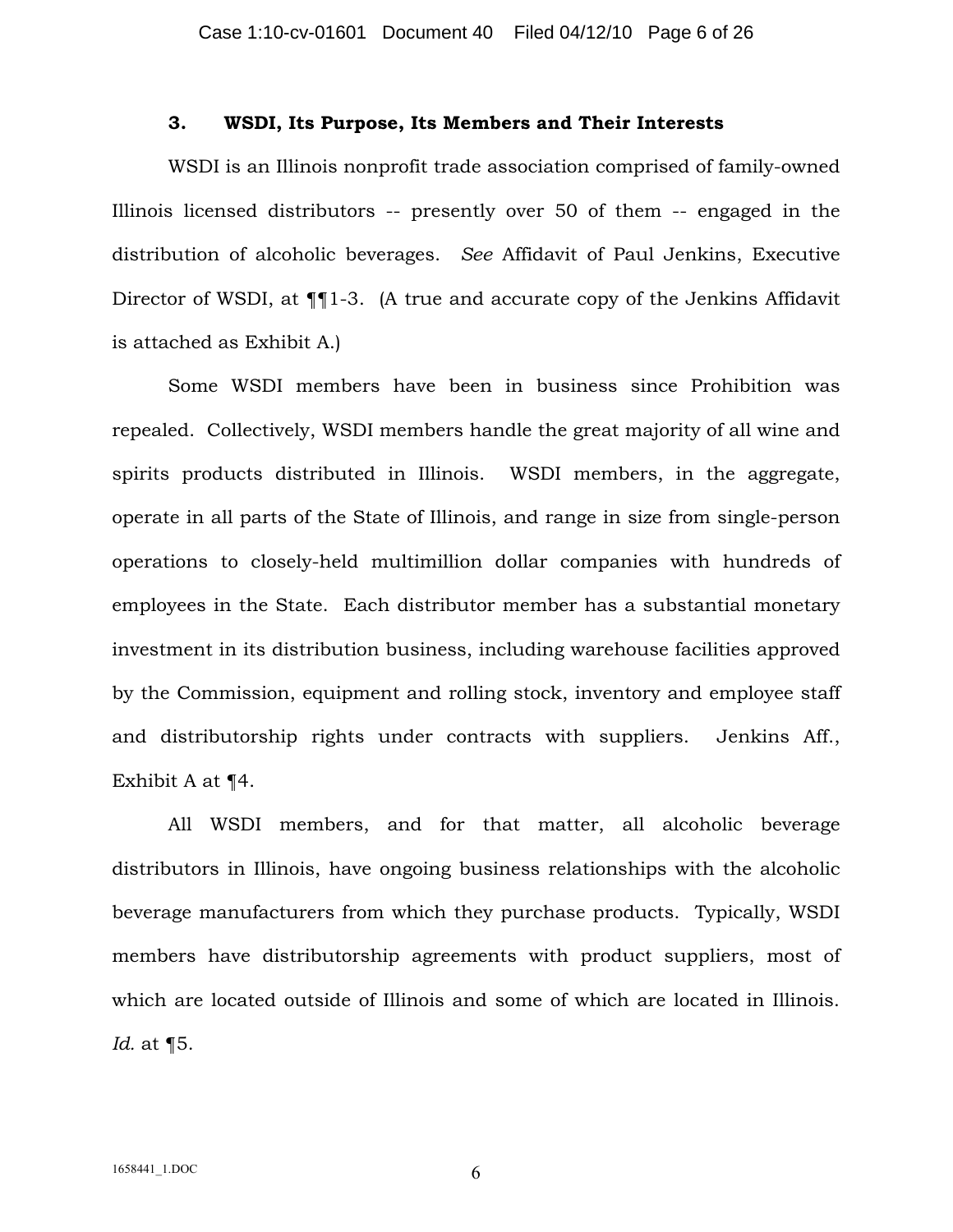#### Case 1:10-cv-01601 Document 40 Filed 04/12/10 Page 7 of 26

WSDI is intimately familiar with: (a) the statutory framework being challenged in this action; (b) the rationale behind the licensed three-tier distribution system of beer, wine and spirits in Illinois; (c) the practical workings of the licensed three-tier distribution system, which knowledge will assist the Court in understanding the issues raised and the facts relevant thereto; and (d) the impact/implications of any ruling that would result in declaring unconstitutional any portion of the Act. *Id.* at ¶6.

WSDI also is familiar with: (a) the large investments its distributor members have made in their businesses; (b) the business concerns and affairs of its constituent association members and distributors in general; and (c) the objective of its members to preserve the integrity of the three-tier system challenged here. *Id.* at ¶7.

#### **4. The Impact Of This Action On WSDI And Its Members**

To intervene as of right, the interest an applicant must claim in the subject of the action is more than the minimum Article III interest; they must be someone whom the law challenged was intended to protect. *Flying J, Inc. v. J.B. Van Hollen*, 578 F.3d 569, 571-572 (7th Cir. 2009).

WSDI easily meets both these requirements. As set forth above, WSDI and its members are part of and substantially invested in Illinois' three-tier system and this lawsuit challenging that system may have very serious consequences for them.

Trade associations with purposes and interests and members with interests similar to WSDI have been found to have standing to sue in their own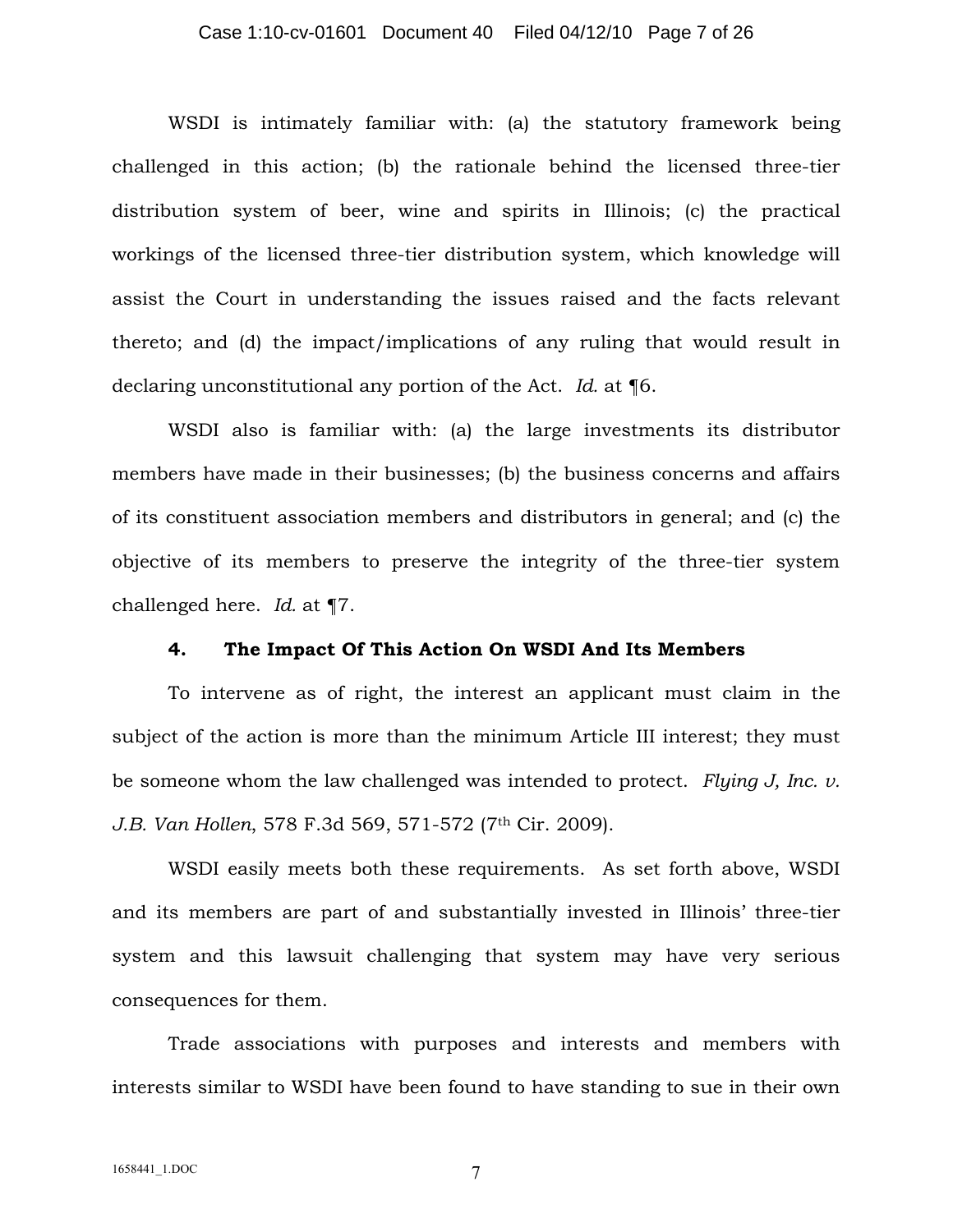#### Case 1:10-cv-01601 Document 40 Filed 04/12/10 Page 8 of 26

right. *See, e.g.*, *Entertainment Software Ass'n v. Blagojevich*, 404 F. Supp. 2d 1051, 1071 (N.D. Ill. 2005) (associations of entities that created, published, distributed, sold and rented video games had standing to sue governor and public officials to enjoin the enforcement of Illinois' Violent Video Games and Sexually Explicit Video Games laws.) Moreover, trade associations with purposes and interests like WSDI and comprised of members with interests like WSDI have been permitted to intervene in lawsuits that, like this one, challenge the constitutionality of state liquor laws and concern the three-tier system. *See, e.g., Baude v. Heath*, 538 F.3d 608, 612 (7th Cir. 2008); *Cherry Hill Vineyards, LLC v. Lilly*, 553 F.3d 423, 428-30 (6th Cir. 2008); *Jelovsek v. Bredesen*, 545 F.3d 431, 433 (6th Cir. 2008); *Costco Wholesale Corp. v. Hoen*, 538 F.3d 1128, 1131 (9th Cir. 2008); *Siesta Vill. Market, LLC v. Steen*, 595 F.3d 249, 251 (5th Cir. 2006); *Siesta Vill. Market, LLC v. Granholm*, 596 F. Supp. 2d 1035, 1037 (E.D. Mich. 2008); *Heald v. Granholm*, 457 F. Supp. 2d 790, 791 (E.D. Mich. 2006); *Siesta Vill. Market, LLC v. Perry*, 2006 WL 1880524, at \*2 (N.D. Tex. Jul. 7, 2006).

It is not an overstatement to say that the long-term survival of many of WSDI's members depends on the outcome of this litigation. WSDI has a direct and vested interest in the continued viability and enforcement of Illinois' threetier system. The Court should grant it leave to intervene as of right.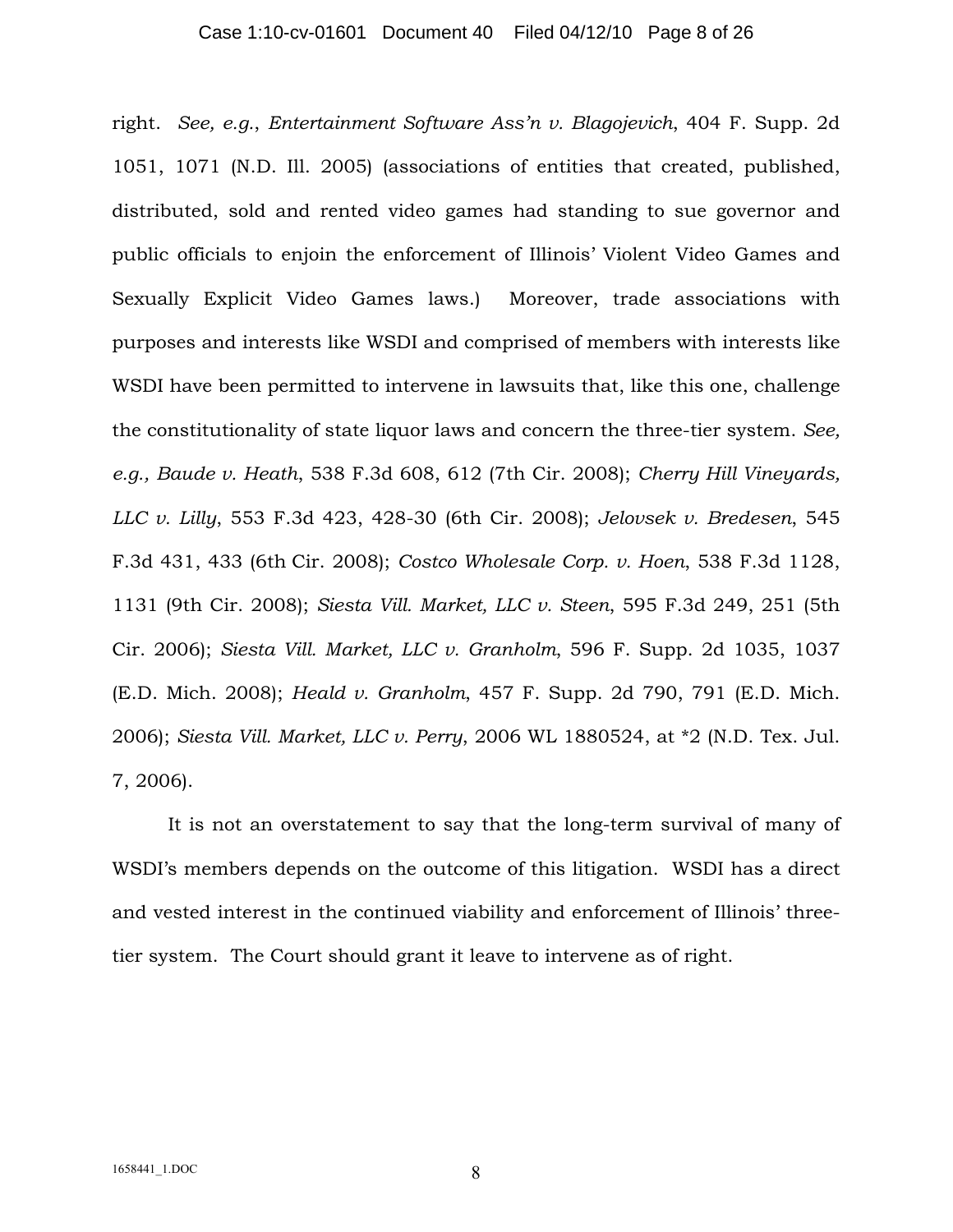# **B. WSDI Has Additional Defenses, Including Lack Of Subject Matter Jurisdiction, That Have Not Been Presented To This Court And Thus Its Interests Are Not Adequately Represented**

The Attorney General represents Defendants, the Illinois Liquor Control Commission and its members and general counsel, in this action. As set forth in the Complaint, those Defendants have expressed opinions about the interpretation of certain provisions of the Act and among other things issued a "Declaratory Ruling" based thereon.

WSDI's intervention would present this Court with the additional arguments, not yet raised, that:

- this Court lacks subject matter jurisdiction over Plaintiffs' claims,
- the Commission lacks authority to issue a "Declaratory Ruling" and as a result the "Declaratory Ruling" is void and of no effect,
- · the interpretation of the Act espoused by the Commission's staff and in the advisory "Declaratory Ruling" was contrary to the Act's plain language and the rules of statutory construction,
- · regardless of the interpretation of the Act advanced by the Commission or its staff, the *conclusion* that ABInc. is not entitled to hold a Distributor's license actually is consistent with the Act, as *no* Manufacturer is allowed a Distributor's license and the Act thus does not discriminate between in-state and out-of-state, and
- · alternatively, even Plaintiffs' erroneous contention that the proper interpretation of the Act is that a Brewer is eligible for a Distributor's license does not discriminate between in-state and out-of-state, as under that interpretation *all* Brewers would be eligible.

WSDI thus brings its own interests and arguments to the defense side of this matter. These arguments are set out below and in WSDI's proposed Answer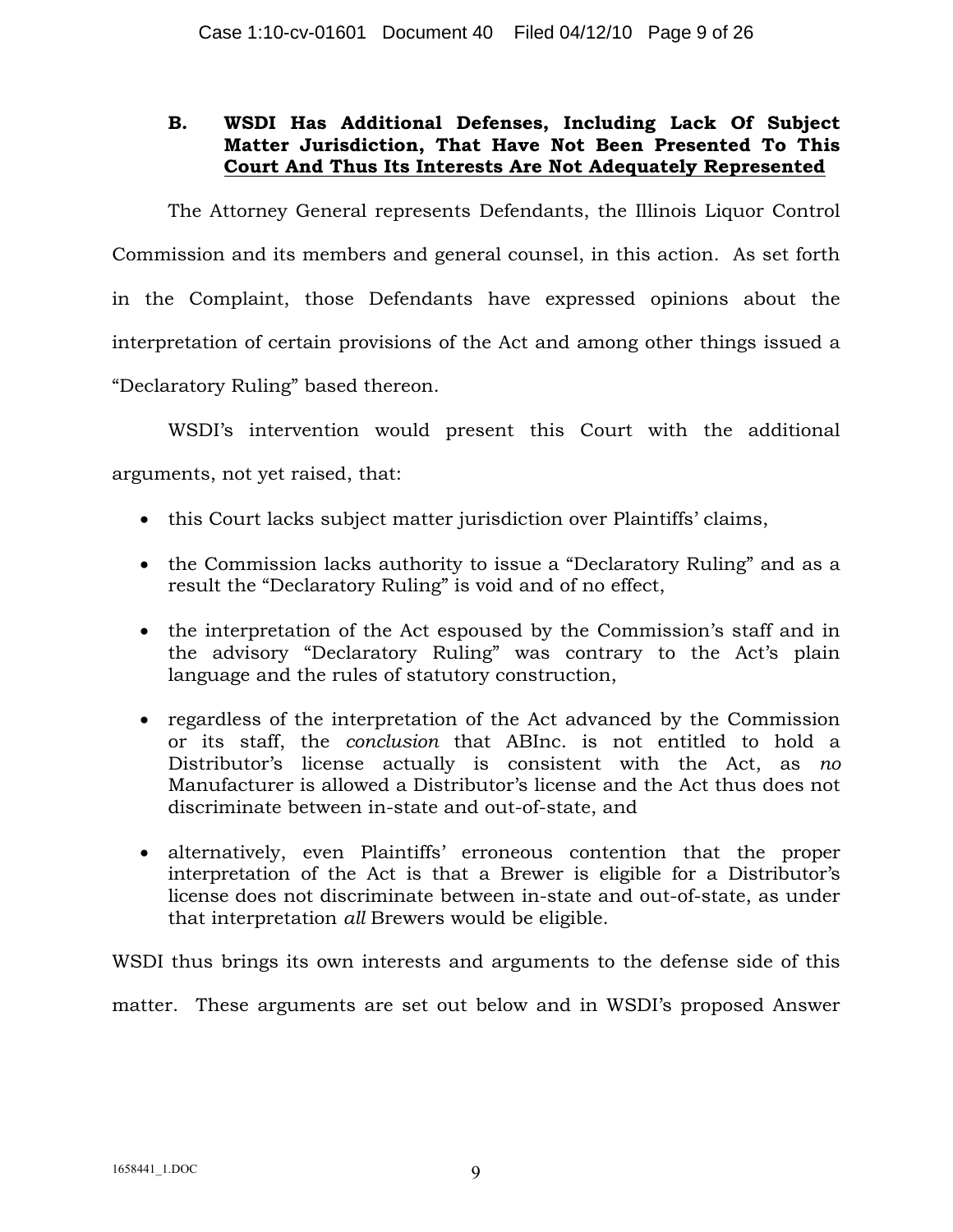and Affirmative Defenses, a copy of which is attached as Exhibit B as required by Rule 24(c) of the Federal Rules of Civil Procedure. <sup>3</sup>

# **1. This Court Lacks Subject Matter Jurisdiction Over Plaintiffs' Commerce Clause Claim**

Plaintiffs' Commerce Clause claim should be dismissed because this Court lacks subject matter jurisdiction and Plaintiffs have failed to state a claim thereunder. Plaintiffs have suffered no injury because as a matter of law the unauthorized "Declaratory Ruling" was *void ab initio* and because, as Plaintiffs plead, for decades ABInc. has had, and currently still has, a Distributor's license. Moreover, on its face the Act *does not favor in-state economic interests over out-ofstate economic interests*. It does not discriminate at all. There is thus no burden on interstate commerce.

# **a. Plaintiffs Have Suffered No Injury And Have No Standing**

Standing "is perhaps one of the most important of the jurisdictional doctrines." *Kochert v. Greater LaFayette Health Services, Inc.,* 463 F.3d 710, 714 (7th Cir. 2006). The pled facts here show that Plaintiffs have suffered no injury.

 $^3$  The Attorney General also at least to date has taken the position that Plaintiffs' Commerce Clause claim is substantially a matter of law and does not involve substantial questions of fact or require significant discovery. WSDI maintains that this Court lacks subject matter jurisdiction over the Commerce Clause claim and also that the plain language of the Act demonstrates that it does not discriminate between in- and out-of-state interests and therefore should be dismissed. Should Plaintiffs be permitted to proceed, however, WSDI respectfully disagrees that little or no discovery is needed and maintains that a full evidentiary record is essential for this Court to decide whether the State regime "advances a legitimate local purpose that cannot be adequately served by reasonable nondiscriminatory alternatives." *Granholm*, 544 U.S. at 489.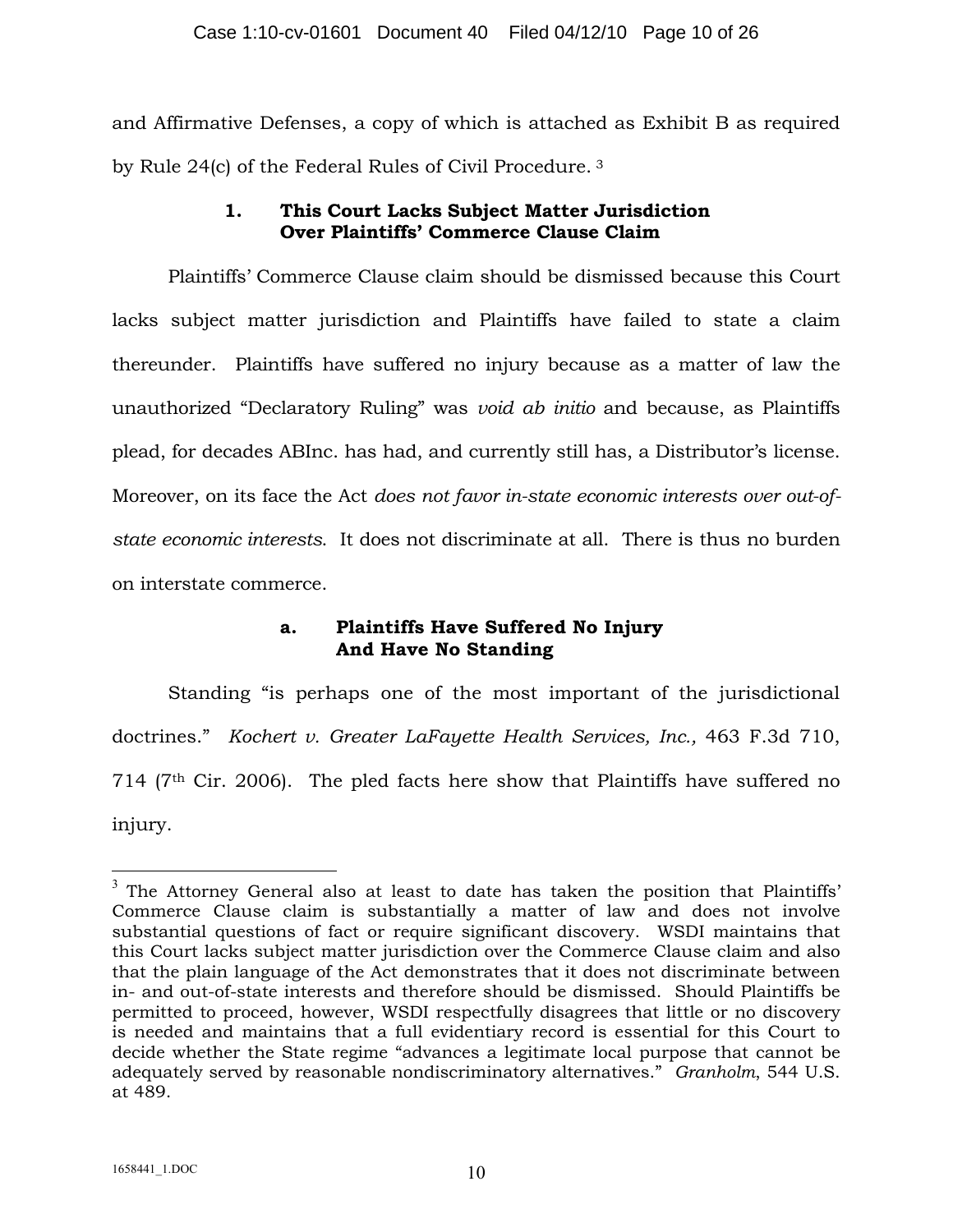#### Case 1:10-cv-01601 Document 40 Filed 04/12/10 Page 11 of 26

At Plaintiffs' request, the Commission held a "hearing" on ABInc.'s proposed purchase of an additional 70% of City Beverage, a licensed Distributor. Complaint, ¶¶40, 43. The Commission opined that ABInc. could not acquire the additional 70% interest in City Beverage and issued a "Declaratory Ruling". *Id.*, ¶44 and Exhibit B.

The "Declaratory Ruling," however, was purely a prospective, nonbinding, advisory opinion: the Commission has no authority under Illinois law to issue binding declaratory rulings.

The Commission's actions under the Act are governed by the Illinois Administrative Procedure Act ("IAPA"). 235 ILCS 5/3-13. The IAPA, however, specifically requires an agency to enact rules governing its use of declaratory rulings before it is authorized to issue them:

§ 5-150. Declaratory rulings.

(a) Requests for rulings. Each agency may in its discretion provide by rule for the filing and prompt disposition of petitions or requests for declaratory rulings as to the applicability to the person presenting the petition or request of any statutory provision enforced by the agency or of any rule of the agency. Declaratory rulings shall not be appealable. The agency shall maintain as a public record in the agency's principal office and make available for public inspection and copying any such rulings. The agency shall delete trade secrets or other confidential information from the ruling before making it available.

5 ILCS 100/5-150. The IAPA also requires an agency making a rule to do so through set procedures and public notice and comment, otherwise the rule is invalid. 5 ILCS 100/5-10.

The Commission has not enacted any rules for declaratory rulings.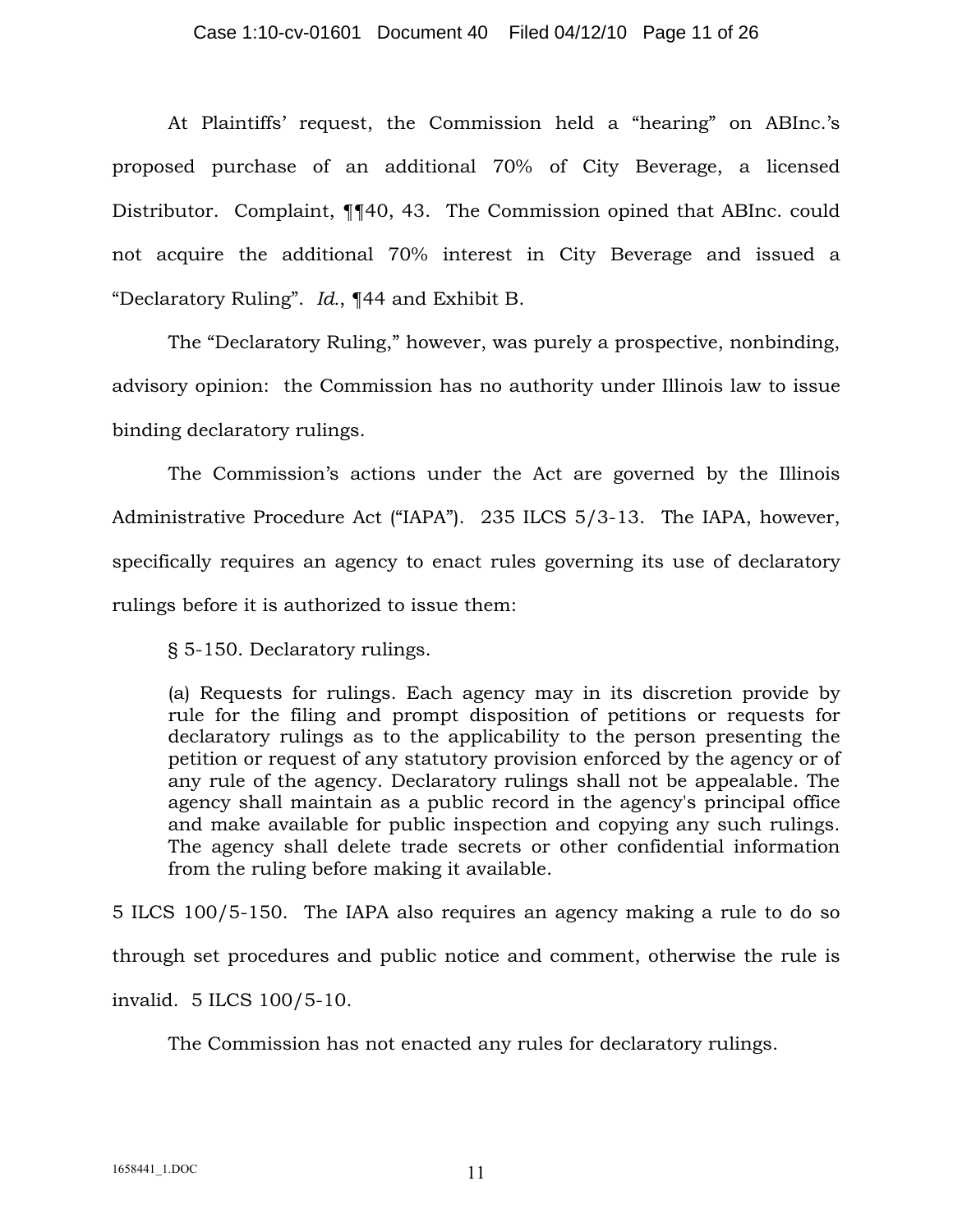#### Case 1:10-cv-01601 Document 40 Filed 04/12/10 Page 12 of 26

When an agency issues a declaratory ruling for which it has not enacted rules, in violation of the IAPA, its actions are *void ab initio. See, e.g., Harrisonville Tel. Co. v. Ill. Commerce Comm'n*, 176 Ill. App. 3d 389, 392-393 (5th Dist. 1988) ("Our research has revealed no rule of the Commerce Commission which provides for the rendering of declaratory rulings. Barring the adoption of such a rule in compliance with appropriate rule-making procedures, the Commission has no authority to render declaratory rulings.")

As a matter of law, therefore, the Commission has taken no binding action which affects or limits ABInc.'s purchase of City Beverage -- or anything else. The "Declaratory Ruling" is void. It does not "thwart" or "foreclose" Plaintiffs from pursuing any claims they may have in State court. Plaintiffs simply have chosen to come to federal court on a non-decision by a state agency.

Moreover, the Complaint itself pleads that Plaintiffs have not suffered any actual harm or had any burden imposed on them. Plaintiffs freely admit that: their product has been and is "widely distributed, sold, and consumed in Illinois," Complaint, ¶26, for 28 years the Commission has approved ABInc.'s NRD license, *id.*, ¶27, between 1982 and 2005 the Commission approved Distributor's licenses for ABInc., *id.*, ¶28, and since 2005 the Commission has approved the Distributor's license for its restructured subsidiary, City Beverage, *id.*, ¶31.

Furthermore, regardless of any statements made verbally or in writing by the Commission or its staff regarding the reasons for the determination that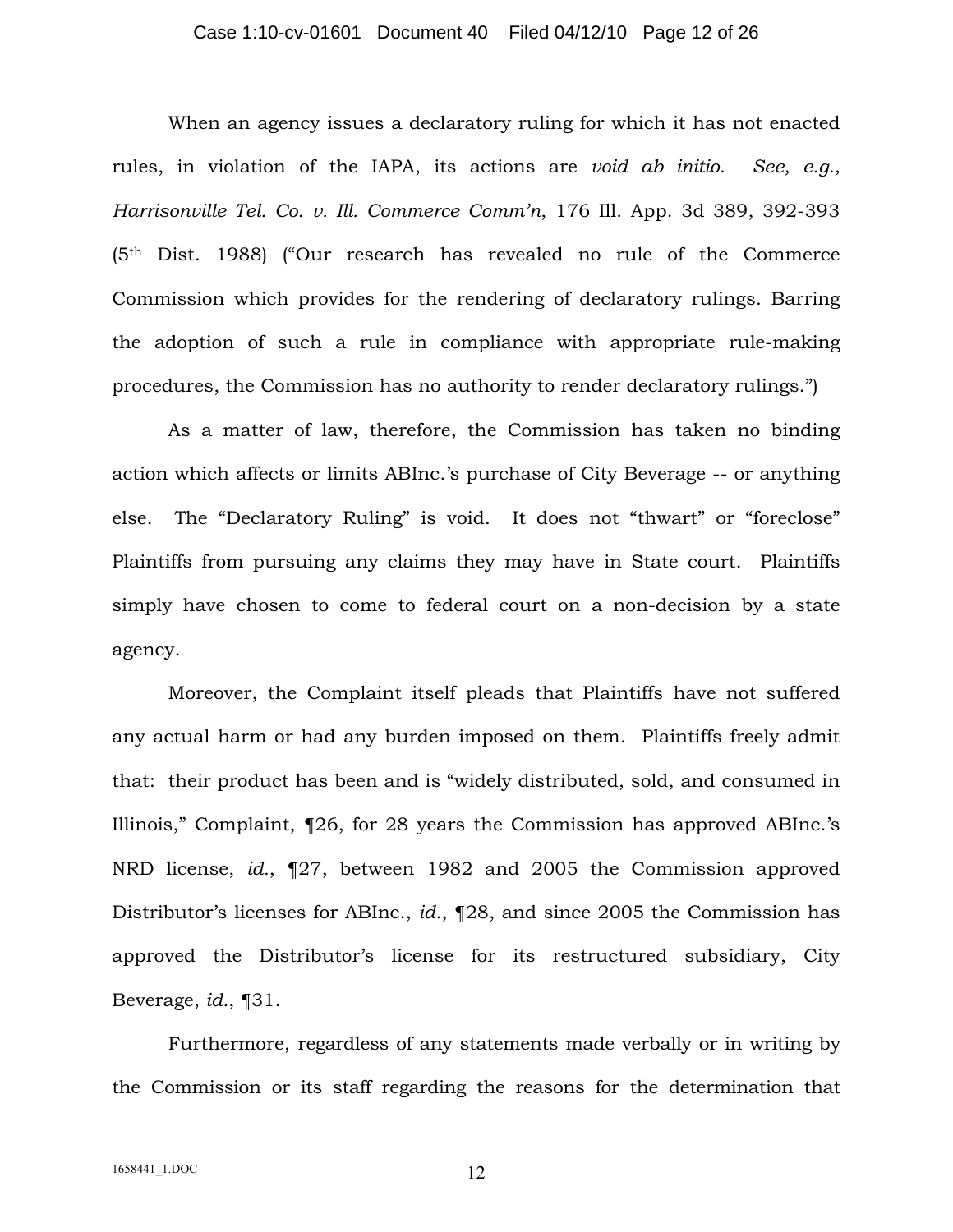#### Case 1:10-cv-01601 Document 40 Filed 04/12/10 Page 13 of 26

ABInc. could not own a Distributor, that decision was correct. Under the plain language of the Act, *no* Brewer/Manufacturer or NRD may have a Distributor's license. However, even if the proper interpretation of the plain language of the Act is that, as Plaintiffs contend, *all* Brewers/Manufacturers are eligible for a Distributor's license, the proper way to resolve the question is to file a declaratory action in state court, not seek relief under §1983 in federal court.<sup>4</sup> As the "Declaratory Ruling" Plaintiffs requested was unauthorized and void as a matter of law, it does not preclude Plaintiffs from pursuing state court relief.

### **b. The Act On Its Face Does Not Discriminate Between In-State and Out-of-State Interests**

The Act does not authorize the Commission to license *any* Brewer as a Distributor, regardless of location. To the contrary, it prohibits it.

ABInc. brews beer and as such meets the definition of and is a Brewer under the Act. Complaint, ¶11; 235 ILCS 5/1-3.09.

ABInc. operates out of state and also holds a Non-Resident Dealer's ("NRD") license. *Id.*, ¶27.

As a Brewer, ABInc. also is a Manufacturer under the Act. The Act defines the word "Manufacturer" to mean every "*brewer*, fermenter, distiller, rectifier, wine maker, blender, processor, bottler, or person who fills or refills an original package, whether for himself or for another, and others engaged in brewing, fermenting, distilling, rectifying, or bottling, alcoholic liquors as above defined." *Id.* at 5/1-3.08 (emphasis added).

<sup>4</sup> Plaintiffs show that, besides ABInc., only two small brewers, Goose Island Beer Company and Argus Brewery, have been issued Distributors' licenses. Complaint, ¶37; Defendants' Answer, ¶37.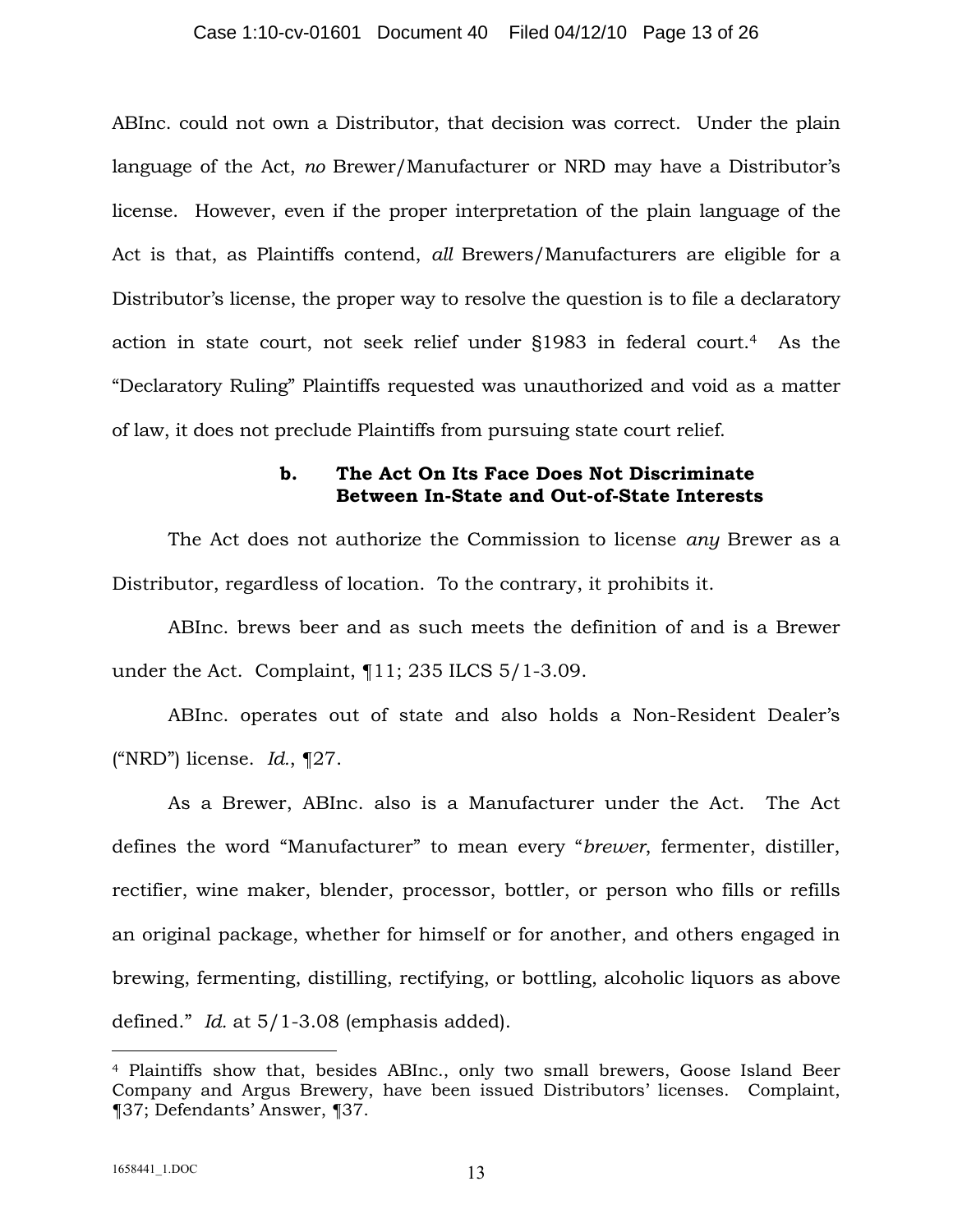#### Case 1:10-cv-01601 Document 40 Filed 04/12/10 Page 14 of 26

The Act expressly defines "Distributor" to mean "any person, *other than a manufacturer or non-resident dealer licensed under this Act*, who is engaged in purchasing, storing, possessing, or warehousing any alcoholic liquors for sale or reselling at wholesale, whether within or without this State." 235 ILCS 5/1- 3.15 (emphasis added). Thus, by definition, a Distributor cannot be a Manufacturer or NRD.<sup>5</sup>

The Act expressly provides that, "unless the context otherwise requires, words and phrases are used in this Act in the sense given them in the [definitions provisions]". 235 ILCS  $5/1$ -3. Accordingly, the Act (i) expressly prohibits a Brewer from being a Distributor because a Brewer is a Manufacturer and a Manufacturer cannot be a Distributor, and (ii) expressly prohibits an NRD from being a Distributor. The Act does not distinguish between in-state and out-of-state interests. Thus, while Plaintiffs argue that ABInc. was denied a Distributor's license because it is from out-of-state, the fact is that ABInc. cannot be a Distributor because it is both a Manufacturer (as a Brewer) and an NRD and neither can be a Distributor under the Act.

Illinois administrative agencies may exercise only those powers expressly delegated to them by the General Assembly and powers necessarily implied from those delegated powers. *See, e.g.*, *Granite City Div. of Nat'l Steel Co. v. Ill. Pollution Control Bd.*, 155 Ill. 2d 149, 171 (1993) (if an entity is a creature of

<sup>5</sup> The phrase "other than a manufacturer or non resident dealer" qualifies the preceding phrase "any person," not any subsequent phrase in the definition. The wellestablished "last antecedent rule" of statutory construction "requires that relative or qualifying words, phrases, or clauses are to be applied to the words immediately preceding, and do not modify words, phrases, or clauses that are more remote." *See, e.g., Swank v. Ill. Dep't of Revenue*, 336 Ill. App. 3d 851, 857 (2d Dist. 2003).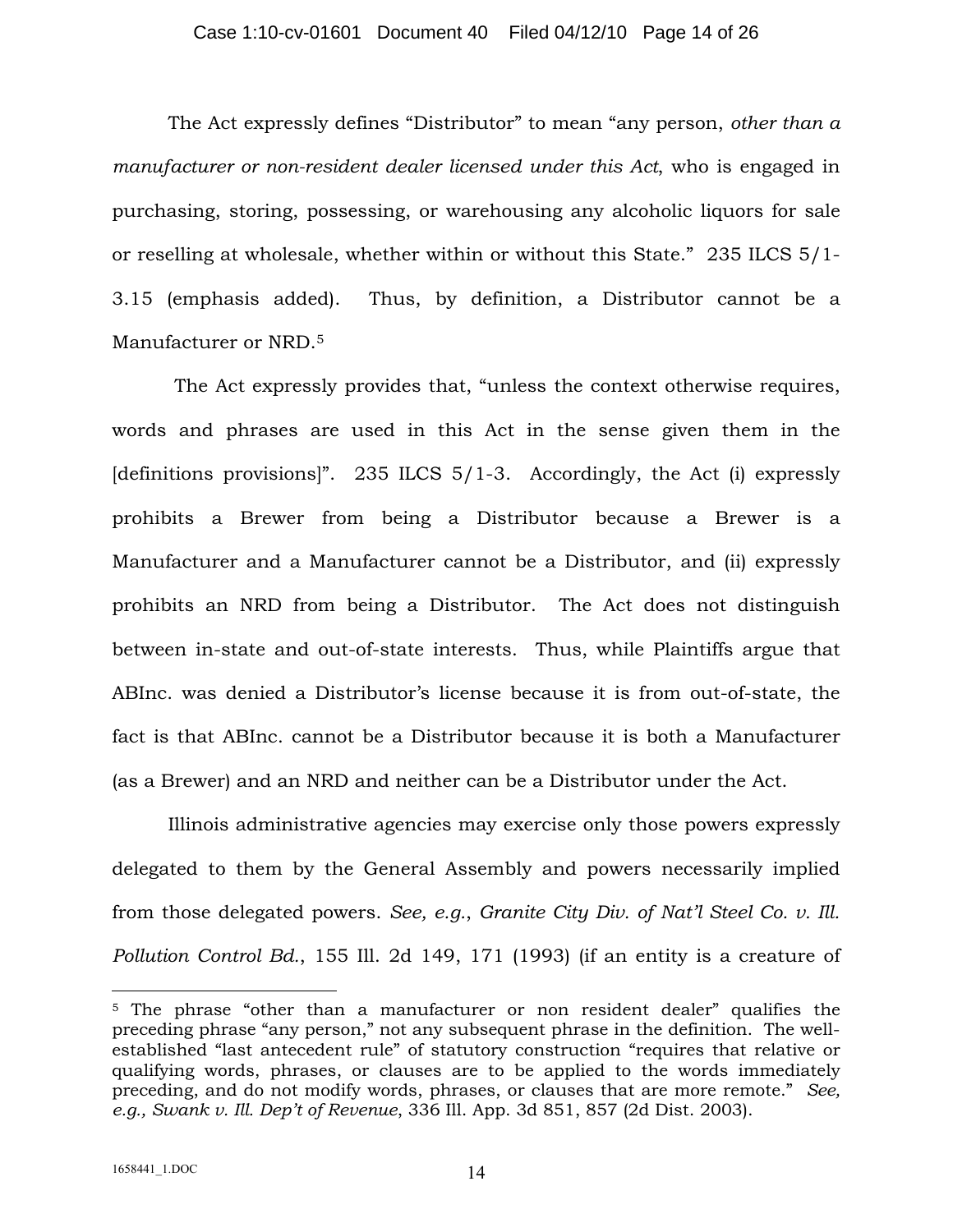#### Case 1:10-cv-01601 Document 40 Filed 04/12/10 Page 15 of 26

statute, "any power or authority claimed by it must find its source within the provision of its enabling statute."); *Bio-Medical Labs., Inc. v. Trainor*, 68 Ill. 2d 540, 551 (1977) (same); *Ill. Dep't of Revenue v. Ill. Civil Service Comm'n*, 357 Ill. App. 3d 352, 364 (1st Dist. 2005); *Resource Technology Corp. v. Commonwealth Edison Co.*, 343 Ill. App. 3d 36, 44 (1<sup>st</sup> Dist. 2003) ("An administrative agency derives its power to act solely from the statute by which it was created, although the agency charged with enforcing a statute is given 'inherent authority and wide latitude to adopt regulations or policies reasonably necessary to perform the agency's statutory duties.'").

The Act's provisions above clearly prohibit the issuance of a Distributor's license to a Brewer or NRD. There is no provision elsewhere in the Act giving the Commission authority to do so, either.

The Act delegates certain powers to the Commission, among them, the power "to issue licenses to manufacturers, foreign importers, importing distributors, distributors, non-resident dealers . . ." 235 ILCS 5/3-12. The Act does so in a fashion that maintains the three-tier system of separating Manufacturers (and therefore Brewers) from Distributors to further the public policy concern of protecting against vertical integration and hence monopolistic control.

The Act long has been interpreted as starting from a point of prohibition. *See, e.g., Daley v. Berzankis*, 47 Ill. 2d 395, 398 (1971) ("The business of selling liquor is not favored; no inherent right exists to carry it on and it may be entirely prohibited."). The Act, "must be interpreted as starting from a point of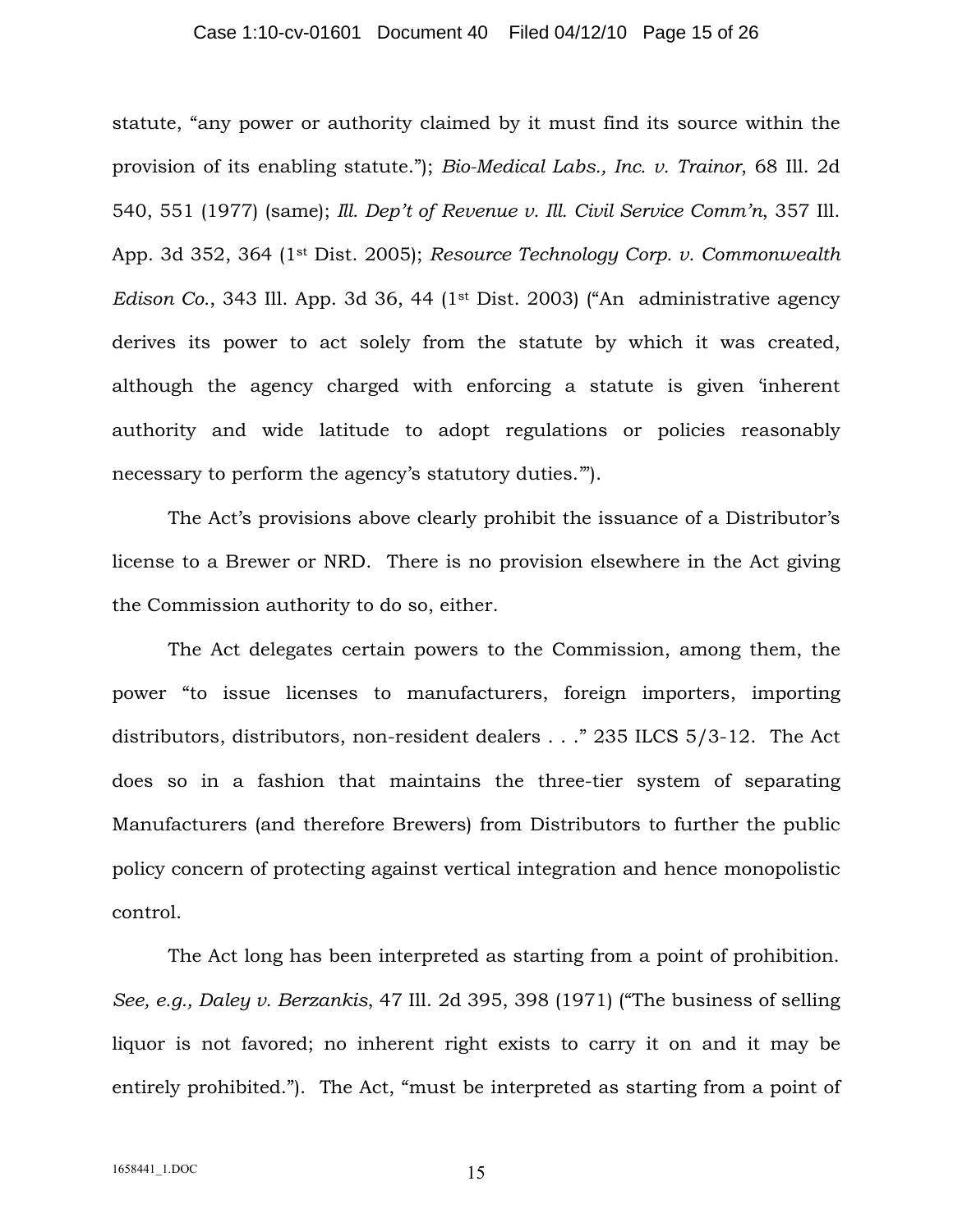#### Case 1:10-cv-01601 Document 40 Filed 04/12/10 Page 16 of 26

prohibition. The Act then provides exceptions where persons may conduct certain activities involving alcohol as long as they have a valid liquor license." *People v. Select Specialties, Ltd.*, 317 Ill. App. 3d 538, 544 (4th Dist. 2000). In other words, under the Act, that which is not expressly permitted is prohibited.

Notably, the Act does expressly authorize self-distribution for a particular category of manufacturers -- wine makers producing less than 25,000 gallons of wine whether in or out of Illinois. *See id.* at 5/3-12(17)(A). It does not do this for Brewers. The conclusion that a Brewer may not self-distribute is underscored by the rule of statutory construction *expressio unius est exclusio alterius*, which instructs that where a statute lists the things to which it refers, there is an inference that all omissions should be understood as exclusions. *People v. O'Connell*, 227 Ill. 2d 31, 37 (2007).

The Act lists the categories of licenses that the Commission may issue. It provides that a Manufacturer's license "shall allow the manufacture, importation in bulk, storage, distribution and sale of alcoholic liquor to persons without the State . . . and to licensees in this State as follows". 235 ILCS 5/5-1(a). It further provides that the Commission may issue a Class 3 Manufacturer's license to Brewers, and does not limit the location of the Brewer's license to Illinois. *Id.* at 5/5-1(a) Class 3.

The Act specifies the holder of a Manufacturer's Class 3 Brewer's license may "make sales and deliveries of beer to importing distributors, distributors, and to non-licensees, and to retailers provided that the brewer obtains an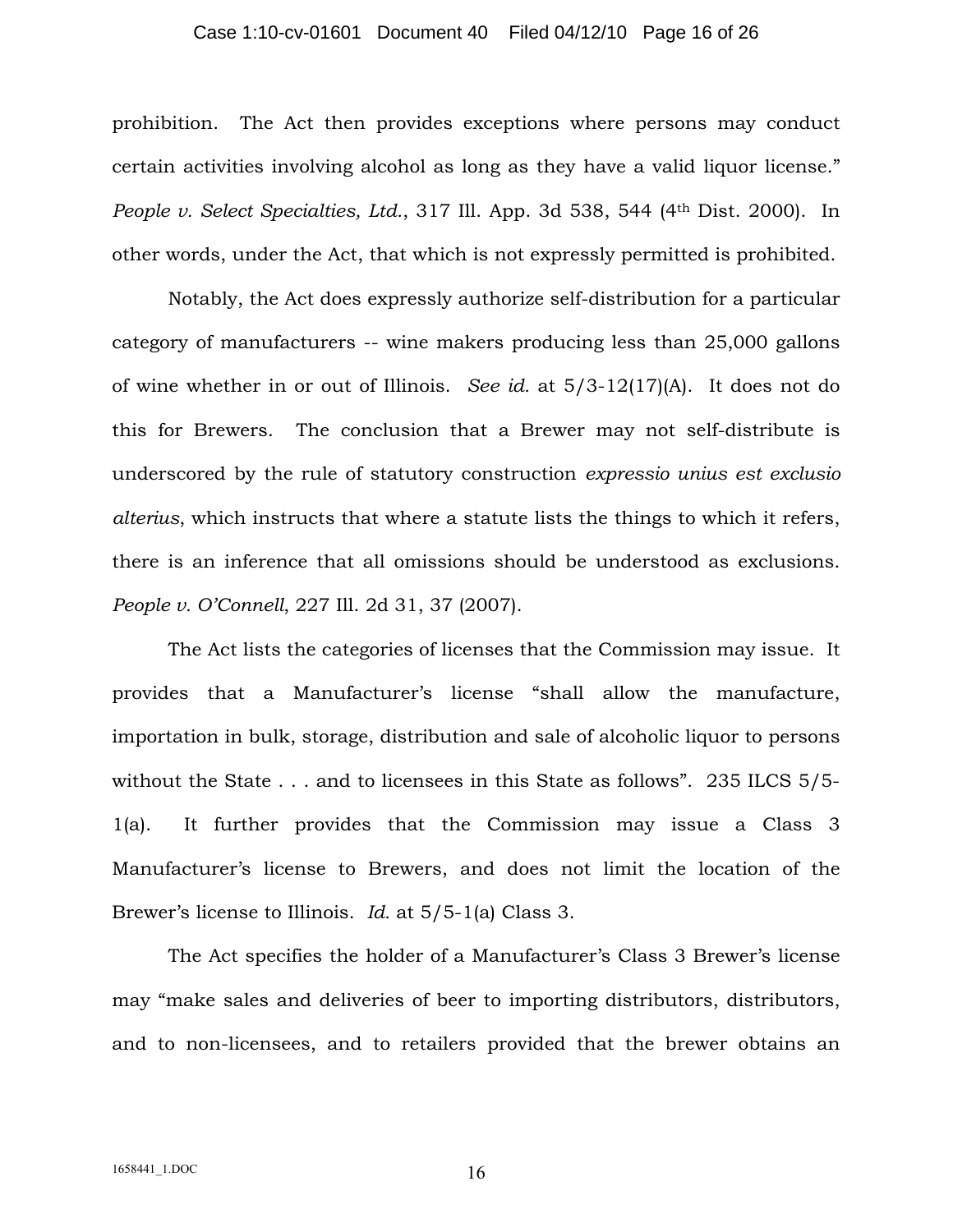importing distributors license or distributor license *in accordance with the provisions of this Act*." *Id.* (emphasis added).

There are no provisions in the Act, however, to allow any Brewer -- large or small, in-state or out-of-state -- to be a Distributor. The license provision does not alter the definition of Distributor, set forth above, which excludes not only any Manufacturer (including a Brewer), but any NRD, preserving the three-tier system and its public purpose.

The plain language of a statute is the best guide to statutory construction. *People v. O'Connell*, 227 Ill. 2d at 36.<sup>6</sup> The Act is plain and unambiguous: it does not allow ABInc., which by its own admission is a Brewer and therefore a Manufacturer as well as an NRD, *or any other* Manufacturer/Brewer or NRD, to hold a Distributor's license. In fact, a review of all the relevant provisions reveals that the Act straightforwardly commands the Commission to treat each industry participant, be they a Manufacturer, Distributor or Retailer as a participant or applicant without geographical discrimination. Where the Act does depart from the three-tier system (as with small wine-makers), it expressly instructs the Commission how to regulate the distribution. It does not do so with Brewers.<sup>7</sup>

<sup>6</sup> The Seventh Circuit has observed that, because legislation is commonly a compromise among competing interests, pushing the meaning of a statute beyond its actual language is a recipe for judicial legislation. *Heath v. Varity Corp.*, 71 F.3d 256, 258 (Easterbrook, J.) ("Yet a court should endeavor to apply all parts of a statute whenever possible. Tensions among statutory provisions are common. Legislation reflects compromise among competing interests); *In re Sinclair*, 870 F.2d 1340, 1343 (7th Cir. 1989) (Easterbrook, J.) ("Statutes are law, not evidence of law.")

<sup>7</sup> Brewers may have won a preliminary legislative battle by persuading the General Assembly to take the initial step of inserting a proviso allowing them to hold a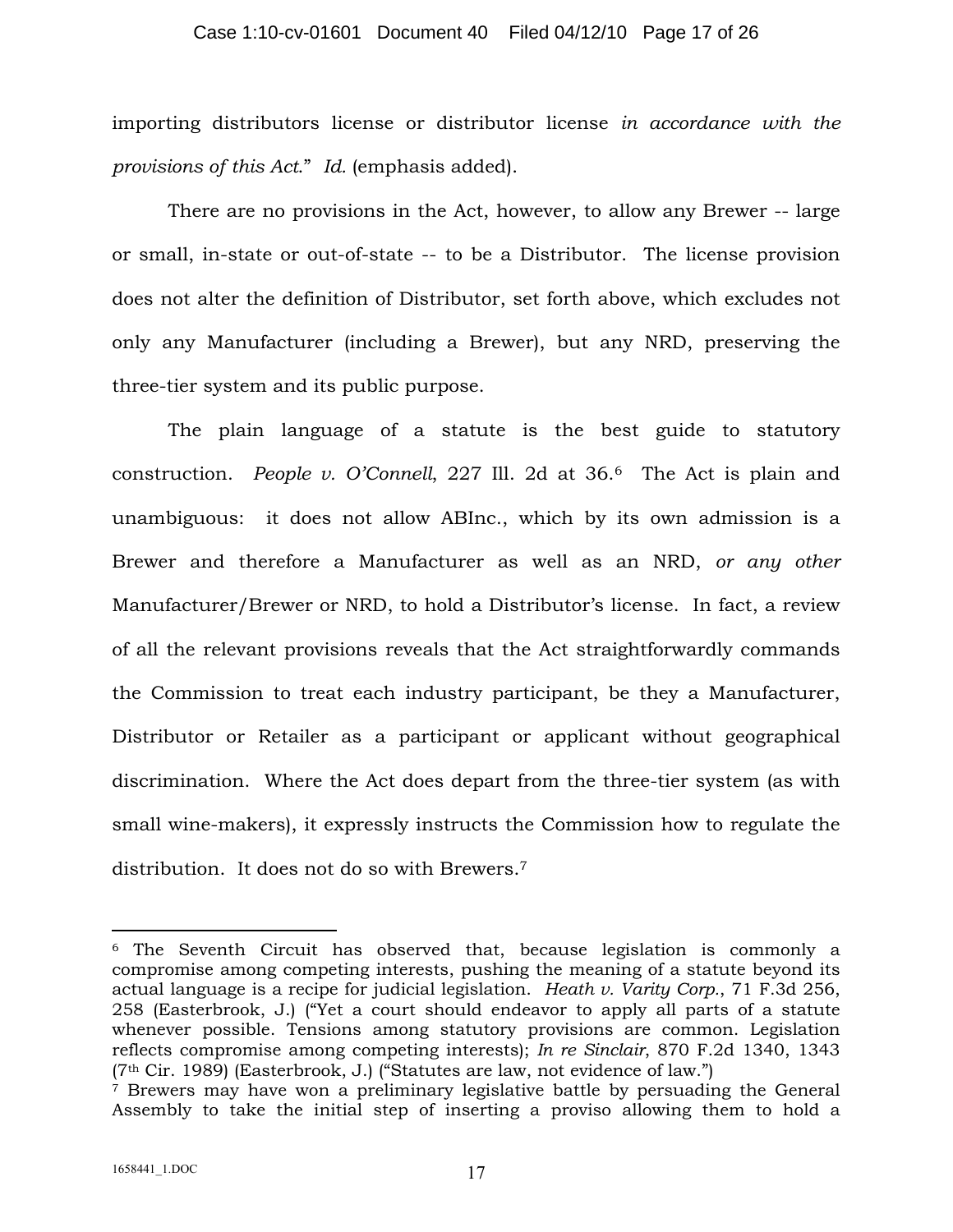Alternatively, even if the Act were interpreted, as Plaintiffs would have it, to allow *any* Brewer to have a Distributor's license to sell beer (which for many reasons is a distorted interpretation and contrary to the three–tier system's public policy), there is nothing on the face of the Act that imposes any restrictions or limitations on an out-of-state Brewer.<sup>8</sup> The Act on its face therefore still would not discriminate against out-of-state interests -- or implicate interstate commerce.

This case does not pit in-state interests against out-of-state interests. Rather, it concerns whether a Brewer/Manufacturer and member of the first tier may own and function as a Distributor and member of the middle tier. This is a matter of state law properly left to an Illinois state court to decide.

## **2. This Court Lacks Subject Matter Jurisdiction Over Plaintiffs' Due Process Claim**

Plaintiffs' federal Due Process claim should be dismissed because this Court lacks subject matter jurisdiction and Plaintiffs have failed to state a claim thereunder.

"The law is clear that the Constitution must not be trivialized by permitting parties to drag it into every dispute involving the state or local government." *Brown v. Brienen*, 722 F.2d 360, 364-365 (7th Cir. 1983) (Posner,

Distributor's license if they obtained a license "in accordance with the provisions of this Act", but there are no provisions that instruct the Commission when and how to issue such a license and there is nothing in the Act's definitions to create the possibility that a Distributor could be a Manufacturer, or an NRD, or both.

<sup>&</sup>lt;sup>8</sup> Plaintiffs admit that the definition of Brewer "contains no such qualification" in their Memorandum of Fact and Law to the Commission for the March 2, 2010 hearing. *See id.* at 25, a copy of which is Tab B-5 of the Appendix to Plaintiffs' Summary Judgment motion, Docket No. 31-7.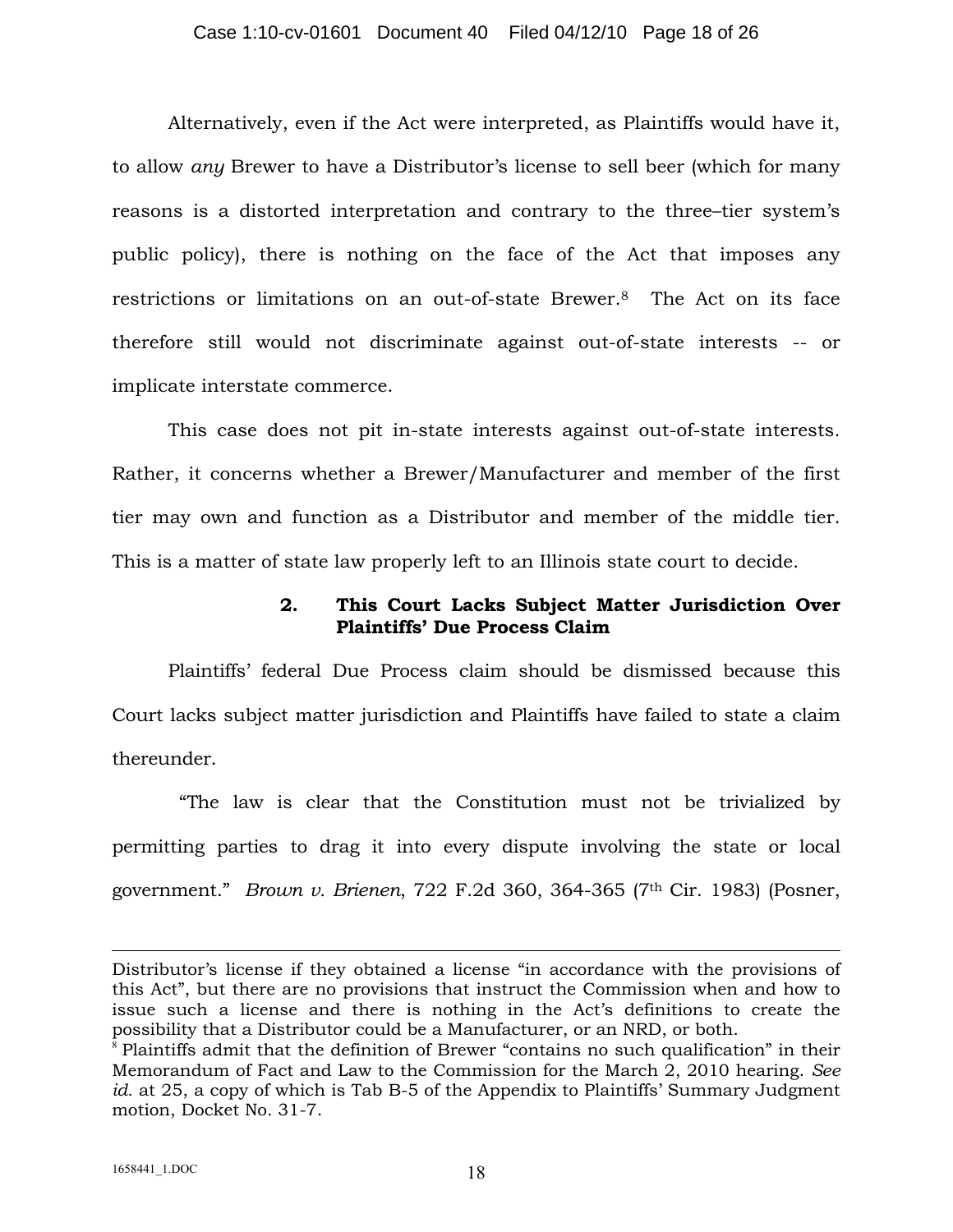J.) (affirming District Court dismissal of state employees' §1983 case based on breach of employment contract case when employees could litigate in state court).

Plaintiffs sought the issuance of the nonbinding advisory "Declaratory Ruling." As explained above, regardless of any statements made verbally or in writing regarding the reasons for its determination that ABInc. could not own a Distributor, that decision was correct: the plain language of the Act directs that no Brewer/Manufacturer or NRD may have a Distributor's license. Even if, however, the correct interpretation of the Act is, as Plaintiffs contend, that all Brewers/Manufacturers are eligible for a Distributor's license, the proper way to resolve the question is to file a declaratory action in state court, not seek relief under §1983 in federal court. As the "Declaratory Ruling" was unauthorized and void as a matter of law, it does not preclude Plaintiffs from pursuing state court relief.

It is well-settled in this Circuit that errors of state law are not a violation of the federal Due Process Clause and that the remedy for failure to implement state law lies in state court. *See, e.g., Brown,* 722 F.2d at 364-65*; Germano v. Winnebago County*, 403 F.3d 926, 929 (7<sup>th</sup> Cir. 2005) (affirming district court's grant of summary judgment in favor of county because no due process violation occurred based on fact that county had acted in violation of state law and the remedy lay in state court); *Cote v. Village of Broadview*, 2009 WL 2475117 (N.D. Ill. August 11, 2009) (dismissing plaintiff's §1983 due process claim against village for terminating pension contributions as no due process violation occurred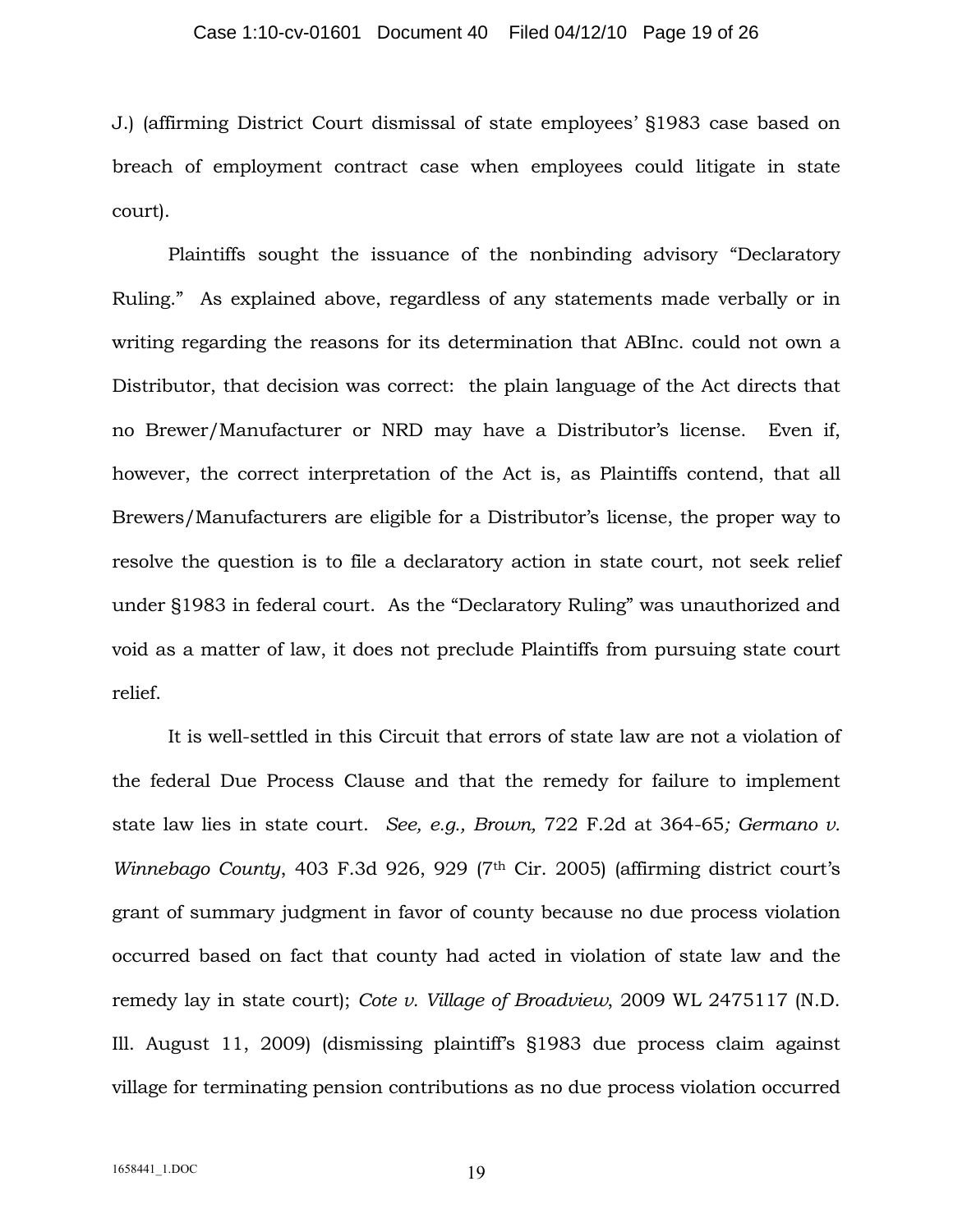#### Case 1:10-cv-01601 Document 40 Filed 04/12/10 Page 20 of 26

based on fact that village had acted contrary to state law and the remedy lay in state court); *Beary Landscaping, Inc. v. Ludwig*, 479 F. Supp. 2d 857, 868-869 (N.D. Ill. 2007) (dismissing §1983 action by landscapers and landscape companies against Illinois Department of Labor ("IDOL") seeking injunctive and declaratory relief and claiming that IDOL's enforcement of the Prevailing Wage Act denied them due process because it was "fundamentally predicated on the mistaken notion that alleged errors and violations by [IDOL] concerning the interpretation and application of the Illinois Prevailing Wage Act constitute a Due Process violation.")

The Seventh Circuit has observed that "[a] state ought to follow its law, but to treat a violation of state law as a violation of the Constitution is to make the federal government the enforcer of state law. State rather than federal courts are the appropriate institutions to enforce state rules. Indeed, it is difficult to think of a greater intrusion on state sovereignty than when a federal court instructs state officials on how to conform their conduct to state law." *Archie v. City of Racine*, 847 F.2d 1211, 1217 (7th Cir. 1988) (Easterbrook, J.) (no §1983 due process claim for dispatcher's violation of state law; due process was opportunity for state court remedy).

### **3. This Court Lacks Subject Matter Jurisdiction Over Plaintiffs' Contract Clause Claim**

Plaintiffs' Contract Clause claim should be dismissed because this Court lacks subject matter jurisdiction and Plaintiffs have failed to state a claim thereunder.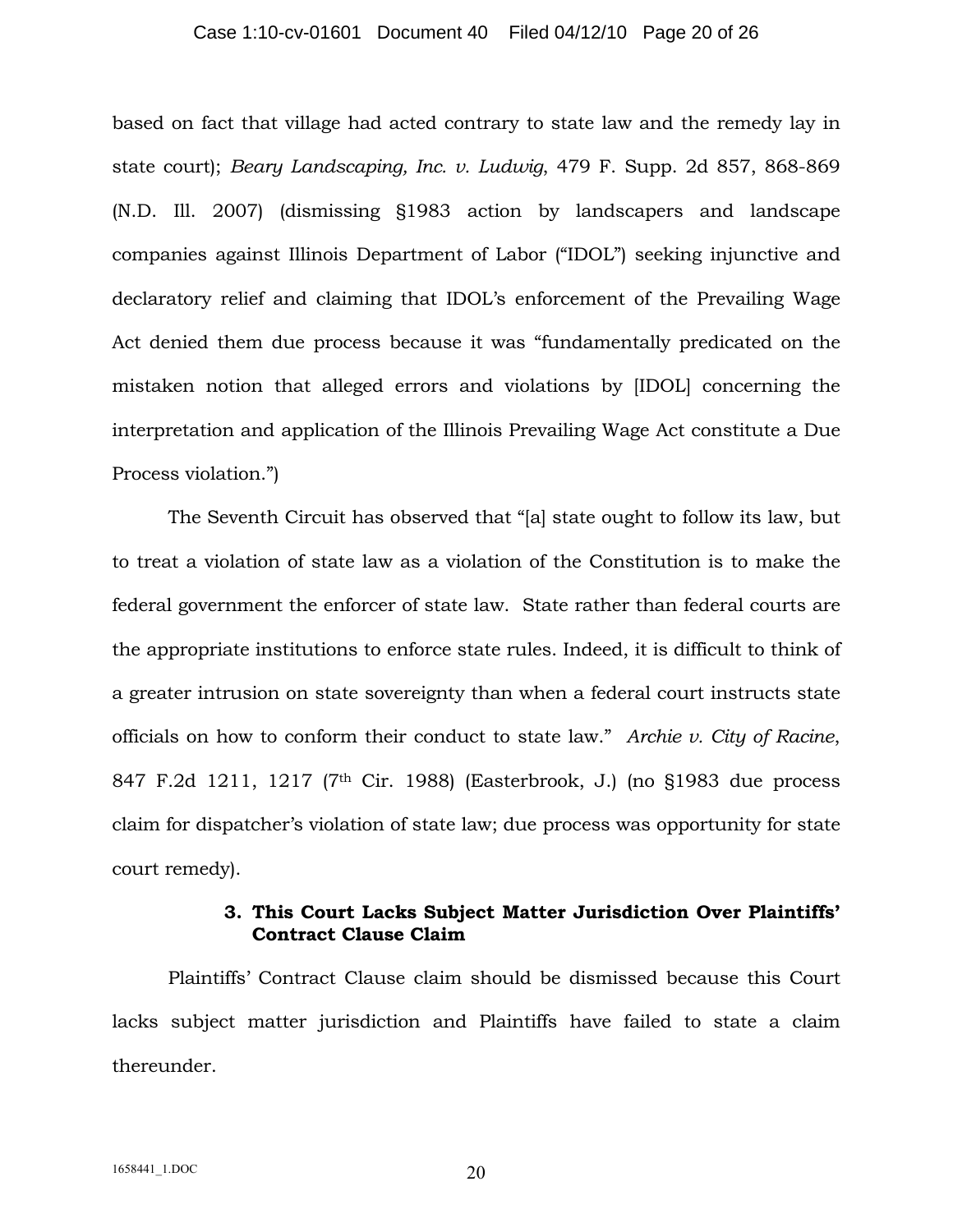#### Case 1:10-cv-01601 Document 40 Filed 04/12/10 Page 21 of 26

"Just as the Due Process Clause of the Fourteenth Amendment 'does not transform every tort committed by a state actor into a constitutional violation,' … nor does it transform every breach of contract committed by a state actor into a constitutional violation." *Taake v. County of Monroe*, 530 F.3d 538, 542 (7th Cir. 2008) (citations omitted) (remanding to district court for dismissal for lack of subject matter jurisdiction a case where plaintiff sued county under §1983 because county allegedly reneged on contract to sell him land).

First, Plaintiffs here have not alleged that any new law was passed or that any recent legislative change impaired their January 2010 contract.<sup>9</sup> To the contrary, they allege that Defendants misinterpreted the law and applied it in a new way contrary to how it had been applied for some thirty years prior. Plaintiffs therefore have no Contract Clause claim. *See, e.g.*, *Khan v. Gallitano*, 180 F.3d 829, 832 (7th Cir. 1999) (affirming district court's dismissal of attorney's Contract Clause claim against village for interfering with her contract with a client because while she alleged that defendants acted tortiously and possibly unconstitutionally she did not allege that they had passed an unconstitutional law).

Second, in order to prove a substantial impairment -- one of the required elements of a Contract Clause claim -- a party must show that the law disrupts the parties' expectations. The court must consider whether the challenged law

<sup>9</sup> Plaintiffs admitt that "[t]here has been no change in the law, either statutorily or via case law, under which the Commission issued distributor's licenses to ABInc.-owned entities for almost 30 years" in the Memorandum of Fact and Law submitted to the Commission for the March 2, 2010 hearing. *See id.* at 22, a copy of which is Tab B-5 of the Appendix to Plaintiffs' Summary Judgment motion, Docket No. 31-7.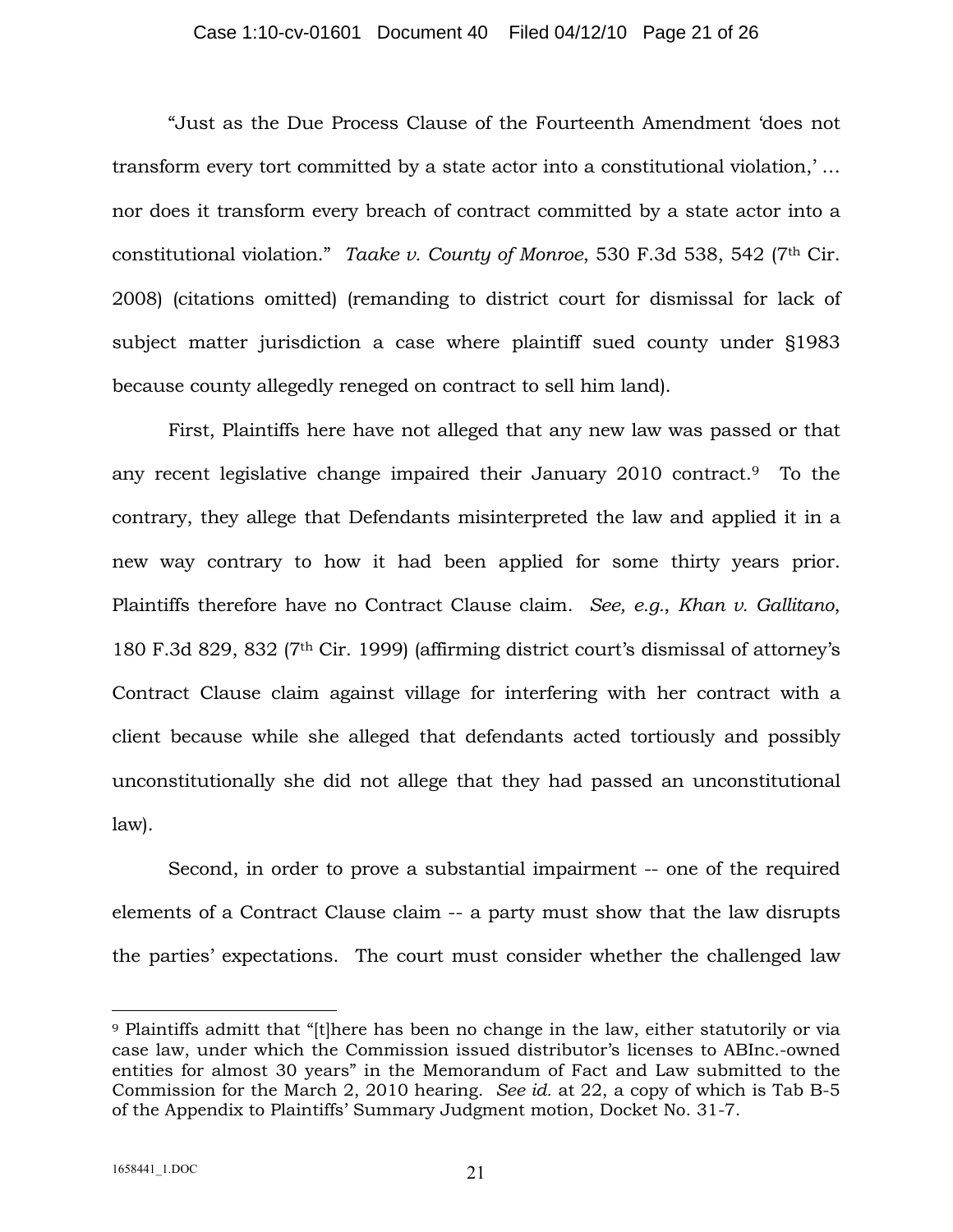#### Case 1:10-cv-01601 Document 40 Filed 04/12/10 Page 22 of 26

was foreseeable or at least "in the direct path of the plausible" when the original contract was made. If the area of economic activity covered by the contract is highly regulated, then new legislative changes are more likely foreseeable than if the challenged law marks the state's first foray into the area. *Chrysler Corp v. Kolosso Auto Sales, Inc.*, 148 F.3d 892, 894-895 (7th Cir. 1998) (Posner, J.) (affirming district court's grant of summary judgment for dealer and against Chrysler in Chrysler's suit to have an amendment to Wisconsin's Motor Vehicle Law declared unconstitutional as a violation of the Contract Clause).

Liquor is obviously a highly regulated industry and, as the Complaint itself attests, legislative changes occur. Even were that not the case, however, Plaintiffs could not rely on or have any expectation that a contract for an out of state supplier to purchase a distributor was lawful -- when the Act on its face prohibits such inter-tier ownership.

### **C. This Motion Is Timely Filed**

The Complaint for Declaratory Judgment and Injunctive Relief in the instant action was filed March 10, 2010. *See* Docket #1. WSDI learned of the filing the day after. *See* Jenkins Aff., Exhibit A at ¶10. On April 2, 2010, the Attorney General filed an Answer on behalf of all named Defendants. *See* Docket #25. Also on April 2, 2010, at the initial status in the matter, pursuant to the agreement of and at the request of both counsel for Plaintiffs and the Attorney General, this Court entered an order setting a briefing schedule for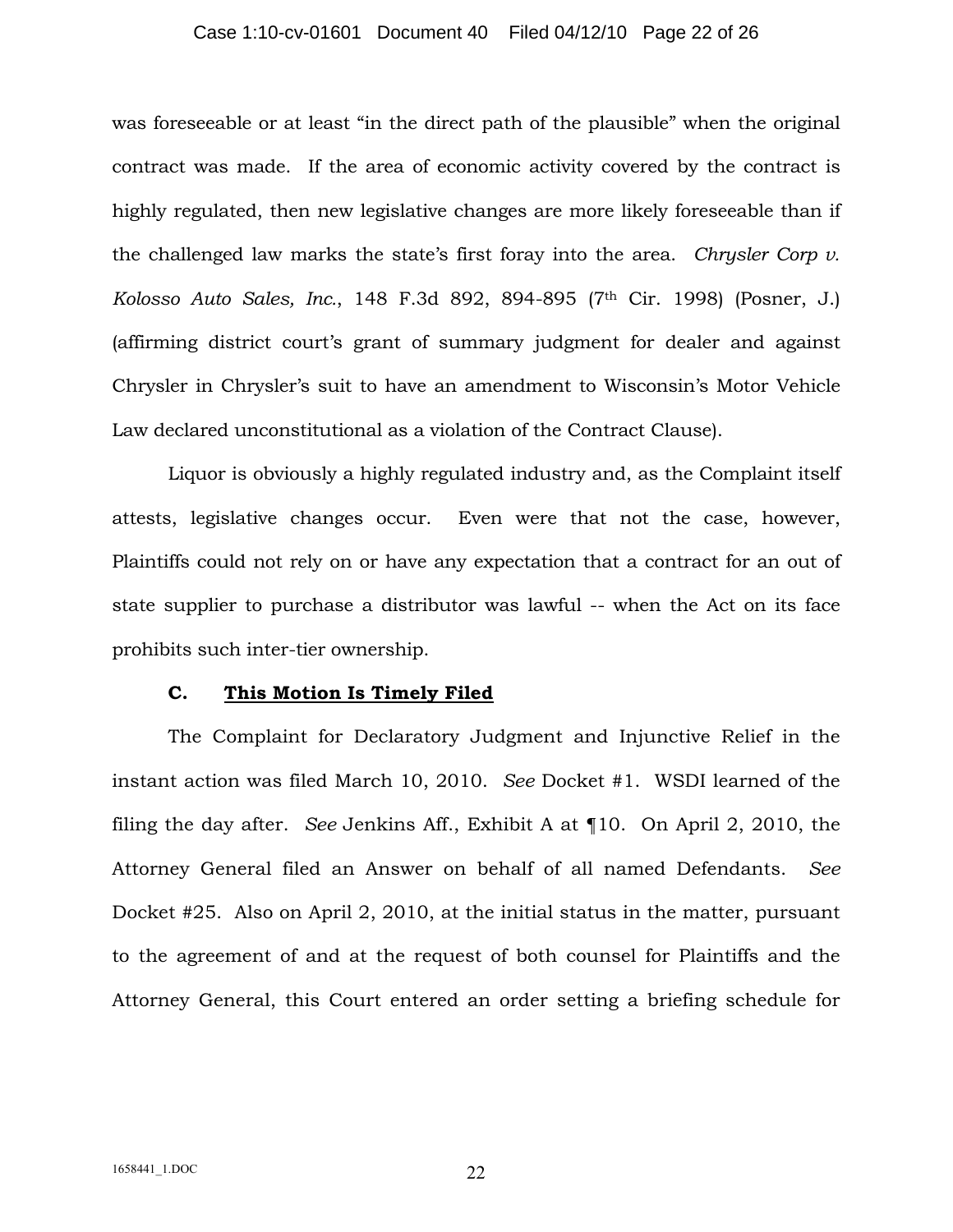#### Case 1:10-cv-01601 Document 40 Filed 04/12/10 Page 23 of 26

Plaintiffs to file a summary judgment motion and supporting memorandum of law on their Commerce Clause claim. *See* Docket #24.<sup>10</sup>

A prospective intervenor should file "as soon as … [it] knows or has reason to know that [its] interests might be adversely affected by the outcome of the litigation." *Sokaogon Chippewa Community v. Babbit*, 214 F.3d 941, 949  $(7<sup>th</sup>$  Cir. 2000). Also, in deciding timeliness, a court should consider the prejudice to the original parties caused by any delay and the prejudice to the intervenor if the motion is denied. *Id.* at 949.

This answer was filed as soon as possible and is timely. It has been just over a month since the action was filed. And just over a week from the day WSDI learned that its interest might not be adequately represented by the Attorney General by examining the Answer it filed which defends the positions of the Commission and the Commissioners and the staff but does not contest this Court's jurisdiction over Plaintiffs' claims or seek their dismissal. Further, as of this filing, this Court has not issued any rulings, there has been no discovery and no hearing date on the summary judgment motion or trial date has been set.

As for Plaintiffs, they suffer no real prejudice because this action was filed here in error and should be dismissed. WSDI and its members, however, will suffer greatly if the three-tier system is dismantled.

<sup>&</sup>lt;sup>10</sup> The order also in light of the briefing schedule set on the summary judgment motion denies as moot Plaintiffs' motion to schedule an expedited declaratory judgment hearing on their Commerce Clause claim which had been noticed up for April 2, 2010.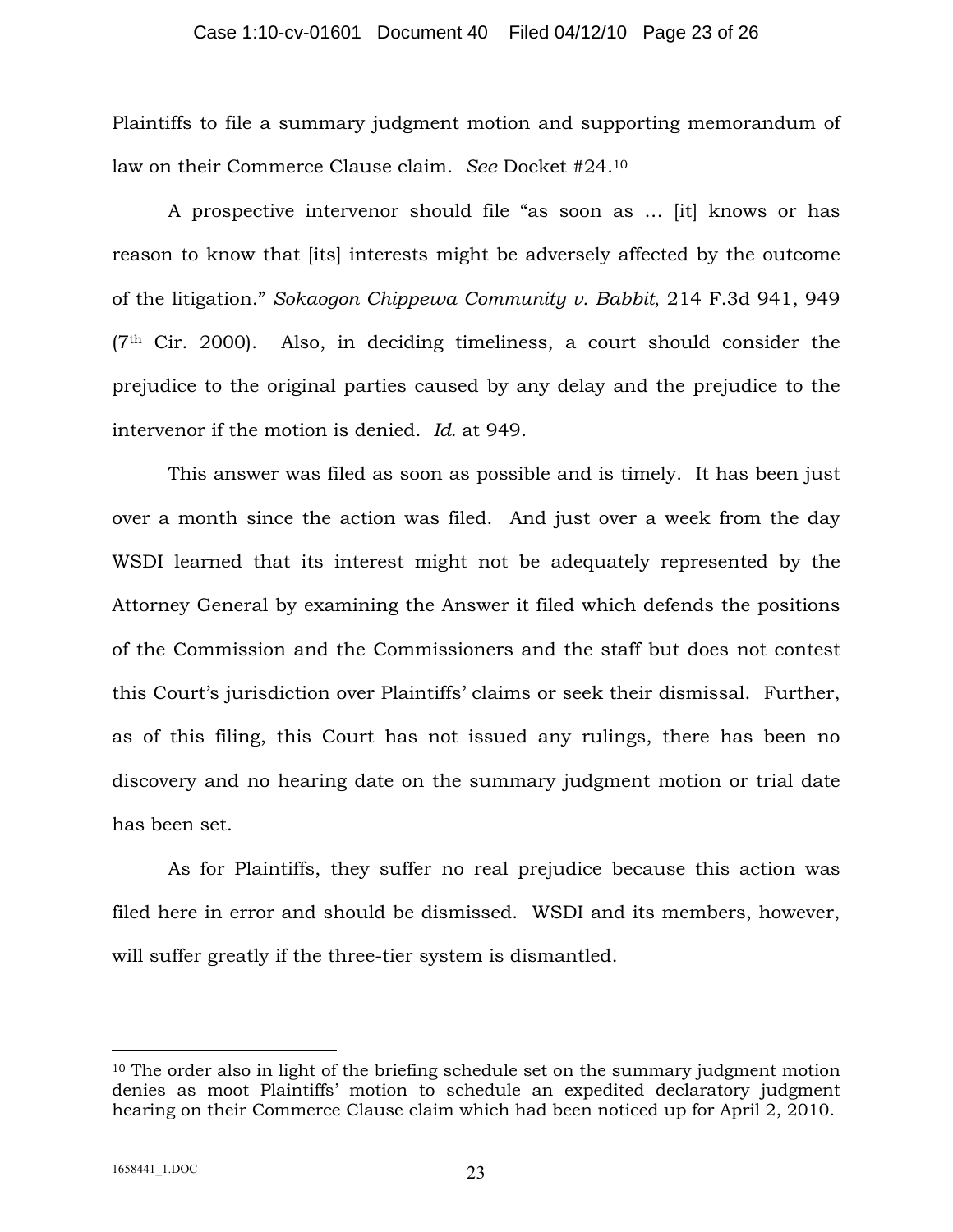Given the foregoing, the Motion is timely. *See, e.g., Flying J,* 578 F.3d at 572 (motion filed by association of gas sellers after attorney general failed to appeal was timely); *Aurora Loan Services, Inc. v. Craddieth*, 442 F.3d 1018,  $1027$  (7<sup>th</sup> Cir. 2006) ("We don't want a rule that requires a potential intervenor to intervene at the drop of a hat … in the absence of prejudice even a six-week delay would not necessarily be untimely").

## **II. Alternatively, This Court Should Exercise Its Discretion To Permit WSDI To Intervene**

Permissive intervention under 24(b)(1)(B) "is wholly discretionary and will be reversed only for an abuse of discretion. *See, e.g., Sokaogon*, 214 F.3d at 949. The motion need only be timely and show that the applicant has a claim or defense that has a question of law or fact in common with the main action. Neither the "impair or impede" requirement nor the "interest" requirement apply to permissive intervention. *Flying J,* 578 F.3d at 573.

WSDI meets the two requirements for permissive intervention.

First, as set forth above, the motion is timely. Second, there are common questions of law and fact. These are made clear, above, and also are set forth in WSDI's proposed Answer and Affirmative Defenses to the Complaint for Declaratory Judgment and Injunctive Relief, a copy of which is attached to this Memorandum as required by Rule 24(c).

### [THE REMAINDER OF THIS PAGE IS INTENTIONALLY BLANK.]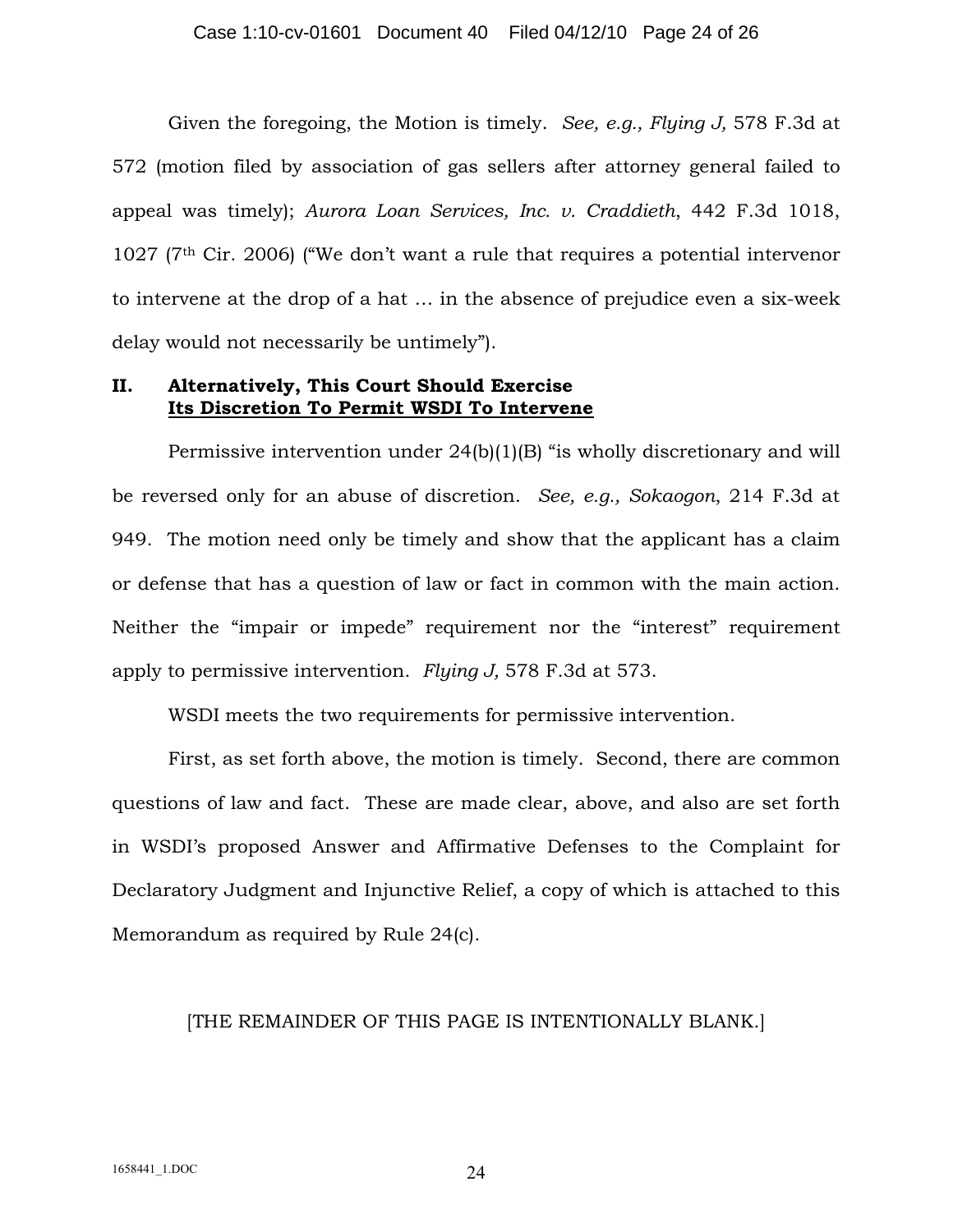## **CONCLUSION**

For the foregoing reasons, this Court should grant the relief requested in WSDI's Motion to Intervene.

Dated: April 12, 2010 Respectfully submitted,

By: s/Claudette P. Miller

Sam Vinson (ARDC #3123701) Claudette P. Miller (ARDC #6198451) Floyd D. Perkins (ARDC #2173476) Seth A. Horvath (ARDC #6283110) **UNGARETTI & HARRIS LLP** 3500 Three First National Plaza Chicago, Illinois 60602 Telephone: (312) 977-4390 Facsimile: (312) 944-4405

James L. Webster (ARDC #6183617) Harlan C. Powell (ARDC #6244288) **WEBSTER POWELL, P.C.** 320 West Ohio Street

Suite 501 Chicago, Illinois 60654 Telephone: (312) 587-8800 Facsimile: (312) 587-8808

*Attorneys for Proposed Intervenor-Defendant The Wine & Spirits Distributors Association*